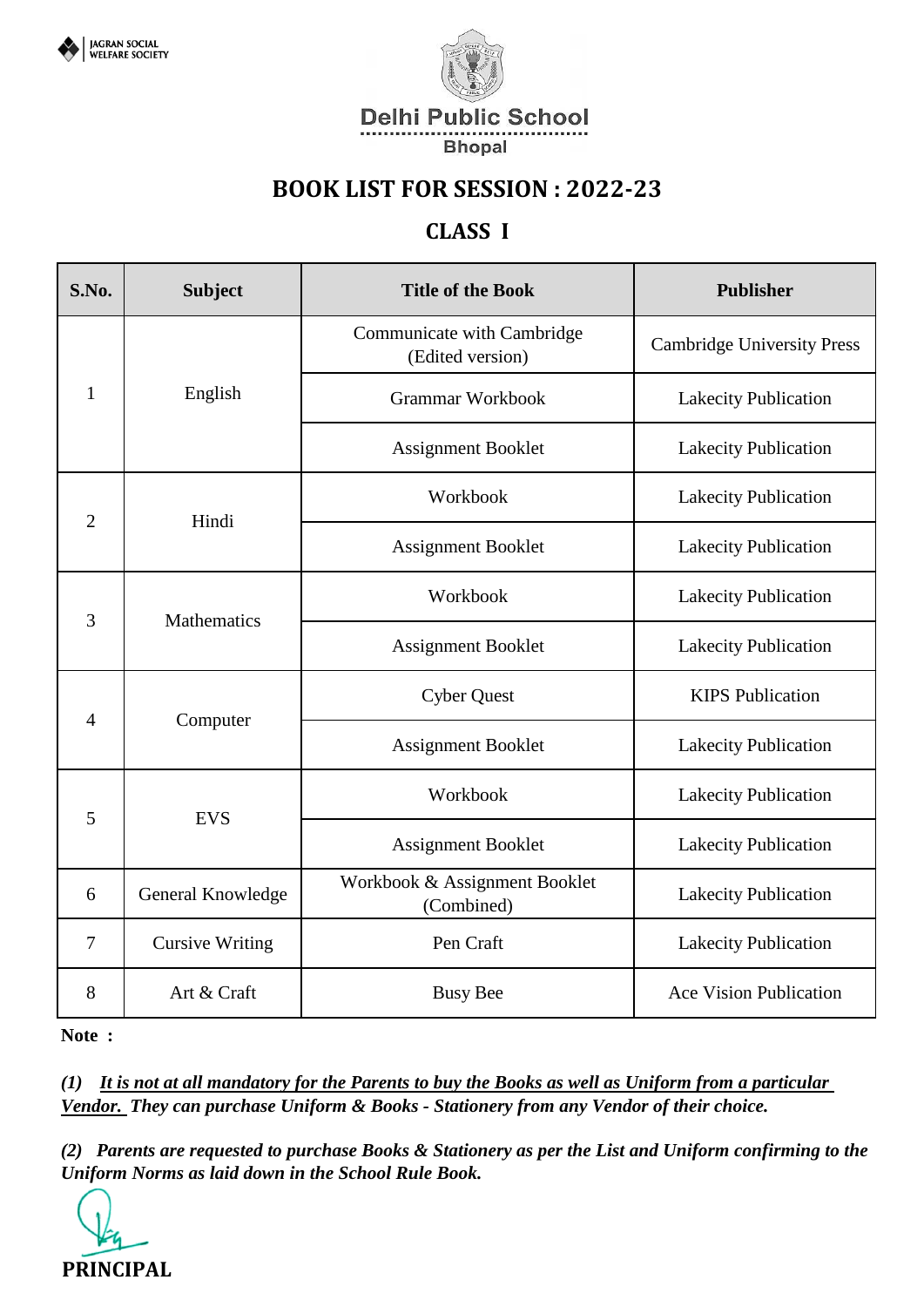



**Delhi Public School** 

#### **Bhopal**

### **BOOK LIST FOR SESSION : 2022-23**

### **CLASS II**

| S.No.          | <b>Subject</b>         | <b>Title of the Book</b>                       | <b>Publisher</b>                  |
|----------------|------------------------|------------------------------------------------|-----------------------------------|
|                |                        | Communicate with Cambridge<br>(Edited version) | <b>Cambridge University Press</b> |
| $\mathbf{1}$   | English                | Workbook                                       | <b>Lakecity Publication</b>       |
|                |                        | <b>Assignment Booklet</b>                      | Lakecity Publication              |
|                |                        | Anugoonj                                       | <b>Eduline Publishers</b>         |
| $\overline{2}$ | Hindi                  | Vyakaran                                       | Lakecity Publication              |
|                |                        | <b>Assignment Booklet</b>                      | Lakecity Publication              |
| 3              | Mathematics            | Math Xpress 2                                  | <b>Macmillan Education</b>        |
|                |                        | <b>Assignment Booklet</b>                      | <b>Lakecity Publication</b>       |
| $\overline{4}$ | <b>EVS</b>             | My Green World 2<br>(Edited Version)           | Millennium Booksource Pvt. Ltd.   |
|                |                        | <b>Assignment Booklet</b>                      | <b>Lakecity Publication</b>       |
| 5              | Computer               | <b>Cyber Quest</b>                             | <b>KIPS Publication</b>           |
|                |                        | <b>Assignment Booklet</b>                      | <b>Lakecity Publication</b>       |
| 6              | General Knowledge      | Workbook & Assignment Booklet<br>(Combined)    | <b>Lakecity Publication</b>       |
| $\overline{7}$ | Art & Craft            | <b>Busy Bee</b>                                | <b>Ace Vision Publication</b>     |
| 8              | <b>Cursive Writing</b> | Pen Craft                                      | <b>Lakecity Publication</b>       |

**Note :** 

*(1) It is not at all mandatory for the Parents to buy the Books as well as Uniform from a particular Vendor. They can purchase Uniform & Books - Stationery from any Vendor of their choice.*

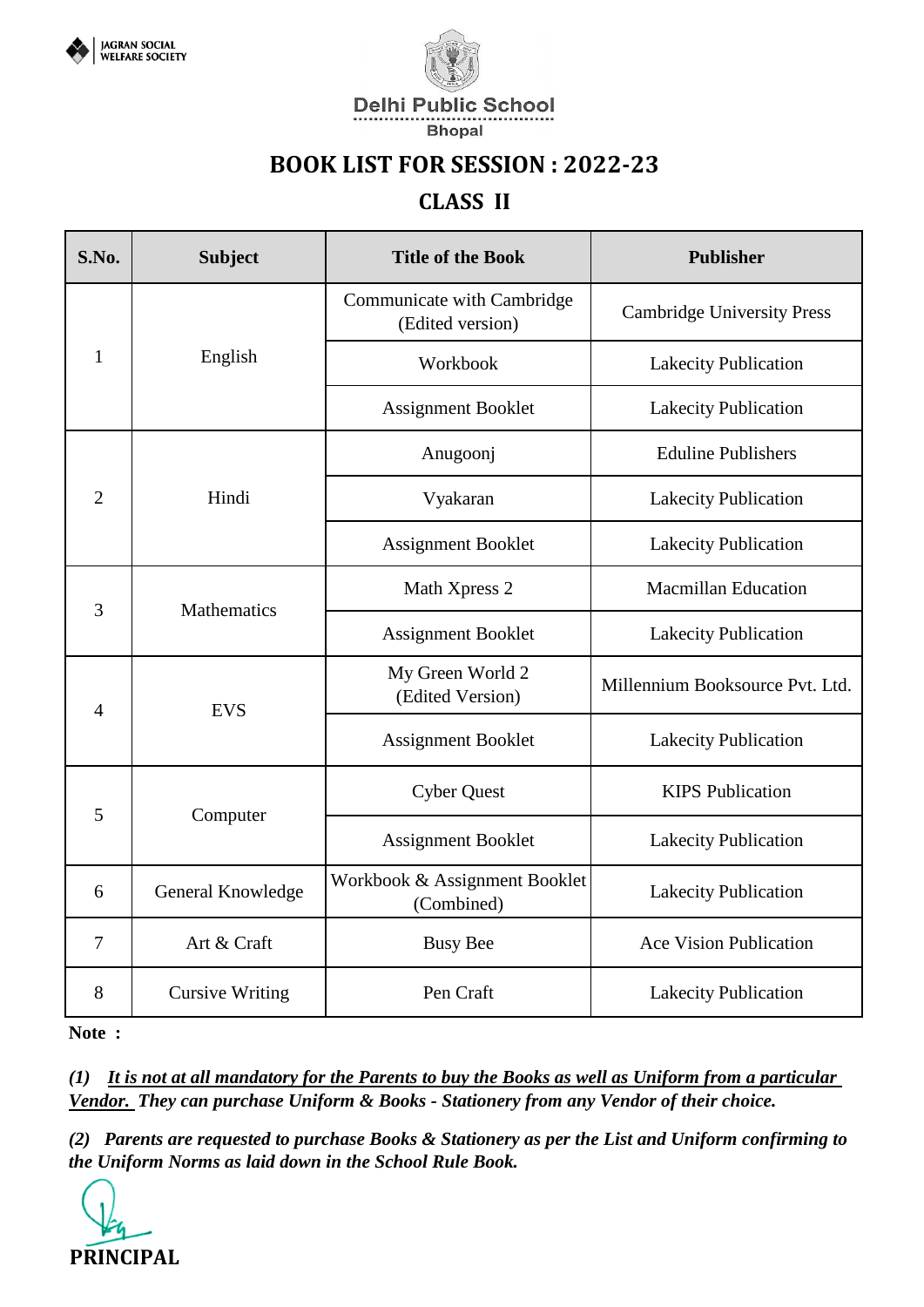



#### **CLASS III**

| S.No.          | <b>Subject</b>          | <b>Title of the Book</b>                            | <b>Publisher</b>                   |
|----------------|-------------------------|-----------------------------------------------------|------------------------------------|
|                |                         | New Images                                          | <b>Longman Pearson</b>             |
| $\mathbf{1}$   | English                 | The Jungle Book by Rudyard Kipling                  | <b>V</b> Connect Publication       |
|                |                         | Climb with Cornerstone 3                            | Longman Pearson                    |
| $\overline{2}$ | Hindi                   | Anugoonj                                            | <b>Eduline Publishers</b>          |
|                |                         | Workbook                                            | <b>Lakecity Publication</b>        |
| 3              | Mathematics             | Math Xpress 3 (Revised Edition)                     | <b>Macmillan Education</b>         |
|                |                         | <b>Assignment Booklet</b>                           | <b>Lakecity Publication</b>        |
|                | Science                 | <b>Exploring Science</b>                            | <b>Megamind Publication</b>        |
| $\overline{4}$ |                         | <b>Assignment Booklet</b>                           | Lakecity Publication               |
| 5              | <b>Social Science</b>   | <b>Millennium's Social Studies</b><br>for Juniors 3 | Millennium Booksource<br>Pvt. Ltd. |
|                |                         | <b>Assignment Booklet</b>                           | <b>Lakecity Publication</b>        |
|                | <b>Computer Science</b> | <b>Cyber Quest</b>                                  | <b>KIPS</b> Publication            |
| 6              |                         | <b>Assignment Booklet</b>                           | <b>Lakecity Publication</b>        |
| $\overline{7}$ | General<br>Knowledge    | Knowledge Alive 3                                   | <b>Headword Publication</b>        |
| 8              | Art                     | Creativity & Beyond                                 | <b>Blue Print Publication</b>      |
| 9              | Pen Craft               | Pen Craft (Hindi & English)                         | <b>Lakecity Publication</b>        |

**Note :** 

*(1) It is not at all mandatory for the Parents to buy the Books as well as Uniform from a particular Vendor. They can purchase Uniform & Books - Stationery from any Vendor of their choice.*

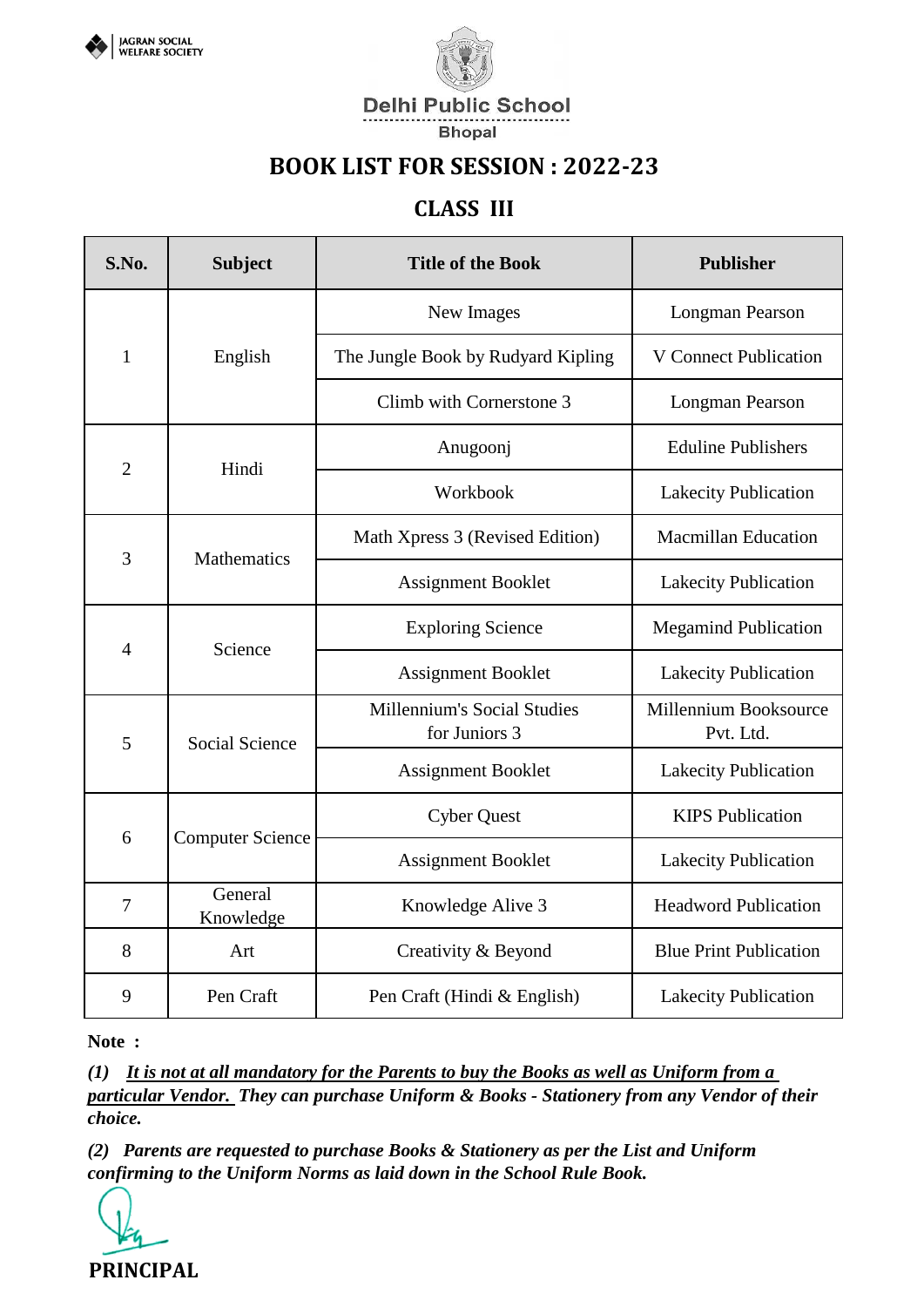



### **CLASS IV**

| S.No.          | <b>Subject</b> | <b>Title of the Book</b>                                 | <b>Publisher</b>                   |
|----------------|----------------|----------------------------------------------------------|------------------------------------|
|                |                | New Images                                               | Longman Pearson                    |
| $\mathbf{1}$   | English        | The Happy Prince                                         | <b>V</b> Connect Publications      |
|                |                | Climb with Cornerstone 4                                 | Longman Pearson                    |
| $\overline{2}$ | Hindi          | Anugoonj                                                 | <b>Eduline Publishers</b>          |
|                |                | Workbook                                                 | <b>Lakecity Publication</b>        |
|                | Sanskrit       | Saraswati Nai Deep Manika Sanskrit<br>Pathyapustakam - 4 | New Saraswati House<br>Publication |
| 3              |                | Nai Deep Manika Karya Patrika                            | New Saraswati Prakashan            |
| 4              | Urdu           | Gulistan-E-Urdu Part A<br>Anjum Khush Khati Part 0       | Lakshmi Publication                |
|                |                | Workbook                                                 | <b>Lakecity Publication</b>        |
| 5              | French         | Mon Passeport (Part-0)                                   | <b>Unisec Publications</b>         |
|                |                | Cahier d'activités (Part-0)                              |                                    |
| 6              | Mathematics    | Maths Xpress 4<br><b>Revised Edition</b>                 | <b>Macmillan Education</b>         |
|                |                | Assignment Booklet                                       | Lakecity Publication               |
| $\overline{7}$ |                | <b>Exploring Science</b>                                 | <b>Megamind Publication</b>        |
|                | Science        | Assignment booklet                                       | <b>Lakecity Publication</b>        |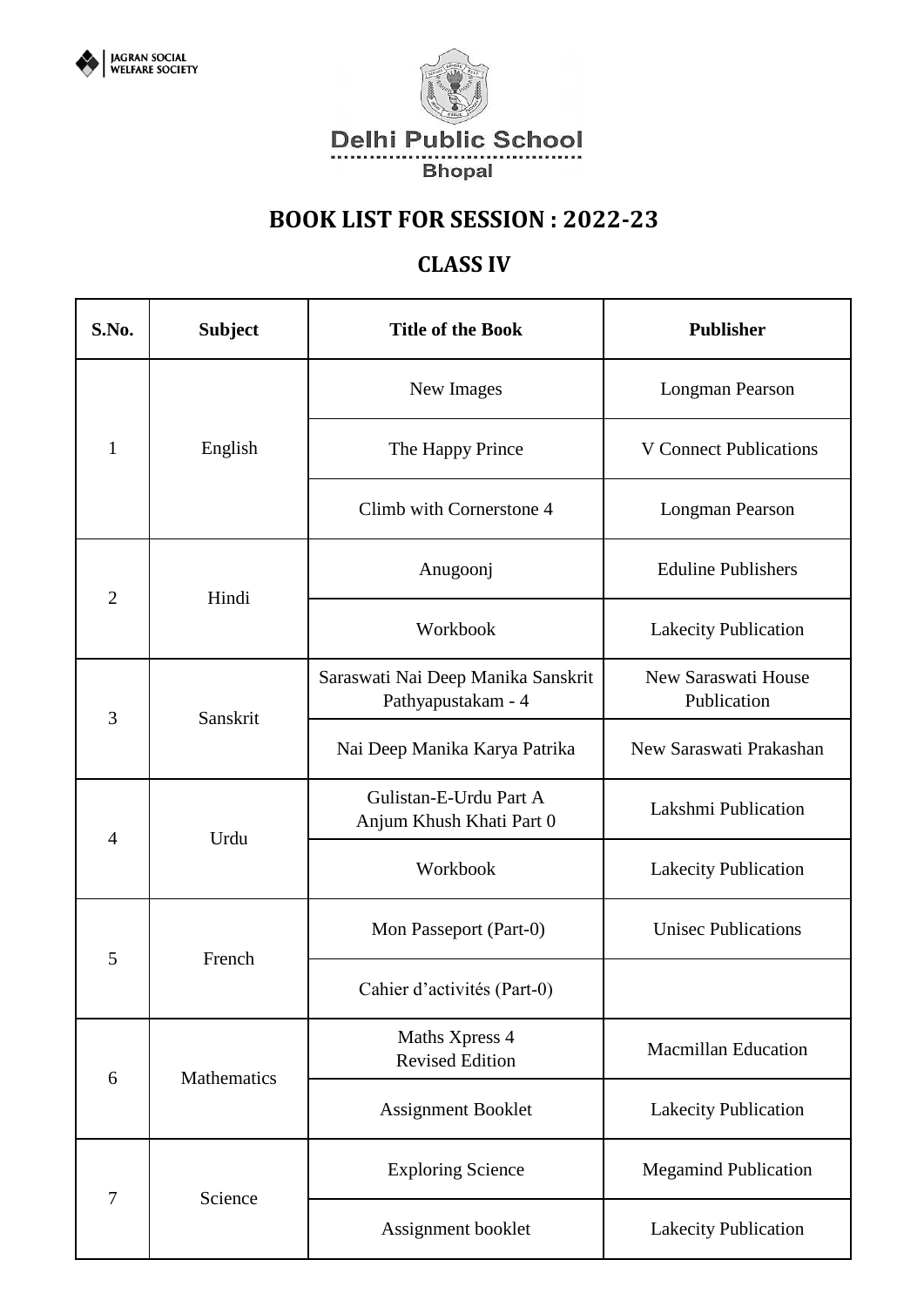| S.No. | <b>Subject</b>          | <b>Title of the Book</b>                            | <b>Publisher</b>                   |
|-------|-------------------------|-----------------------------------------------------|------------------------------------|
| 8     | Social Science          | <b>Millennium's Social Studies</b><br>For Juniors 4 | Millennium Booksource Pvt.<br>Ltd. |
|       |                         | <b>Assignment Booklet</b>                           | <b>Lakecity Publication</b>        |
| 9     | <b>Computer Science</b> | <b>Cyber Quest</b>                                  | <b>KIPS</b> Publication            |
|       |                         | <b>Assignment Booklet</b>                           | <b>Lakecity Publication</b>        |
| 10    | General Knowledge       | Knowledge Alive 4                                   | <b>Headword Publication</b>        |
| 11    | Art                     | Creativity & Beyond                                 | <b>Blue Print Publication</b>      |
| 12    | Pen Craft               | Pen Craft (Hindi & English)                         | <b>Lakecity Publication</b>        |

*(1) It is not at all mandatory for the Parents to buy the Books as well as Uniform from a particular Vendor. They can purchase Uniform & Books - Stationery from any Vendor of their choice.*

*(2) Parents are requested to purchase Books & Stationery as per the List and Uniform confirming to the Uniform Norms as laid down in the School Rule Book.*

**PRINCIPAL**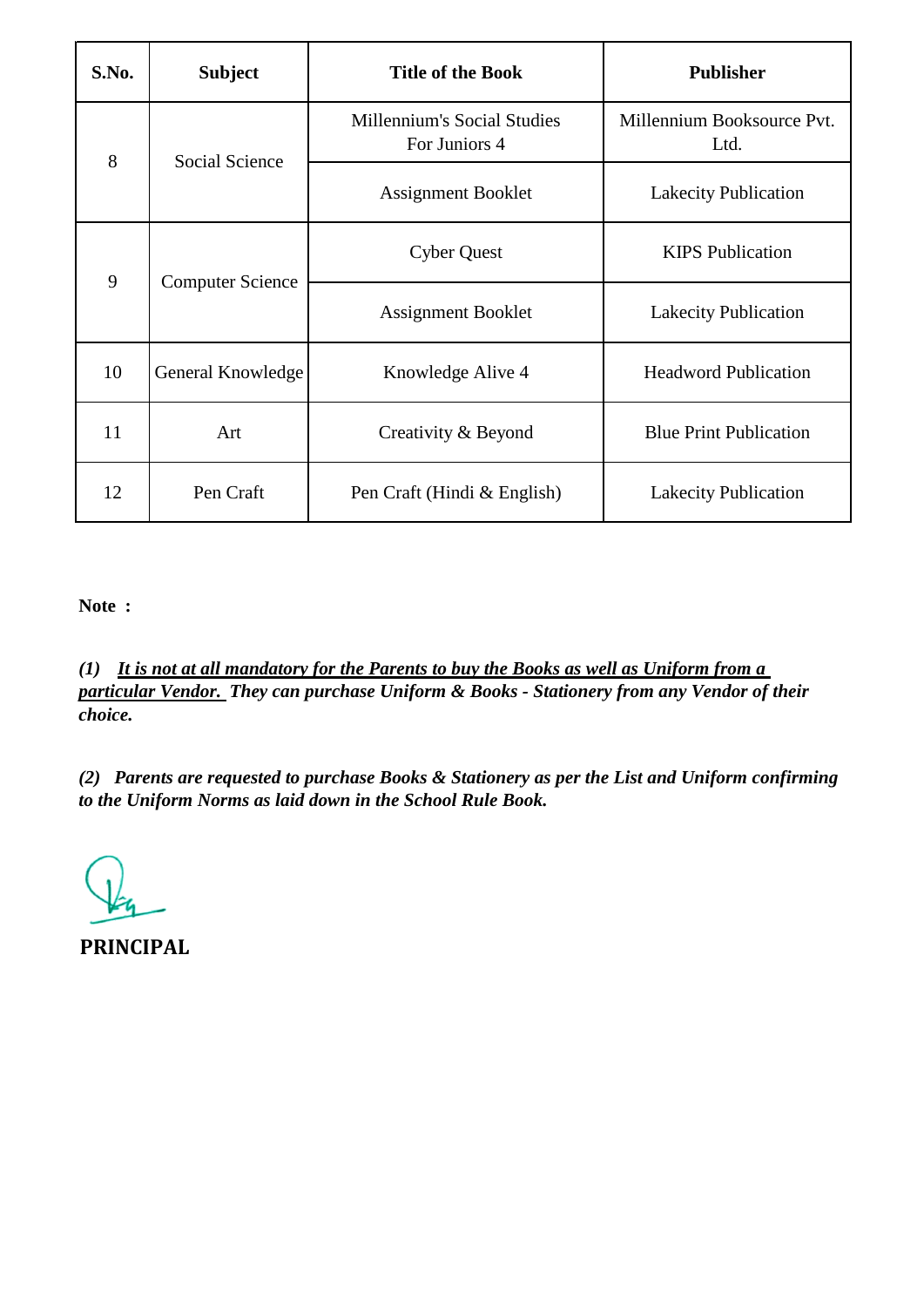



### **CLASS V**

| S.No.          | <b>Subject</b> | <b>Title of the Book</b>                                 | <b>Publisher</b>                   |
|----------------|----------------|----------------------------------------------------------|------------------------------------|
|                |                | New Images                                               | Longman Pearson                    |
| $\mathbf{1}$   | English        | Adventures of Tom Sawyer by Mark<br>Twain                | <b>V</b> Connect Publication       |
|                |                | Climb with Cornerstone 5                                 | Longman Pearson                    |
| $\overline{2}$ | Hindi          | Anugoonj                                                 | <b>Eduline Publishers</b>          |
|                |                | Workbook                                                 | Lakecity Publication               |
| 3              | Sanskrit       | Saraswati Nai Deep Manika Sanskrit<br>Pathyapustakam - 5 | New Saraswati House<br>Publication |
|                |                | Vaibhavam (Part-0)                                       |                                    |
| $\overline{4}$ | Urdu           | Gulistan-e-Urdu Part 1<br>Anjum Khush Khati Part 1       | Lakshmi Publication                |
|                |                | Workbook                                                 | Lakecity Publication               |
|                | French         | Mon Passeport (Part-1)                                   | <b>Unisec Publications</b>         |
| 5              |                | Cahier d'activités (Part-1)                              |                                    |
| 6              | Mathematics    | Maths Xpress 5<br><b>Revised Edition</b>                 | <b>Macmillan Education</b>         |
|                |                | <b>Assignment Booklet</b>                                | <b>Lakecity Publication</b>        |
|                |                | <b>Exploring Science</b>                                 | <b>Megamind Publication</b>        |
| $\tau$         | Science        | <b>Assignment Booklet</b>                                | Lakecity Publication               |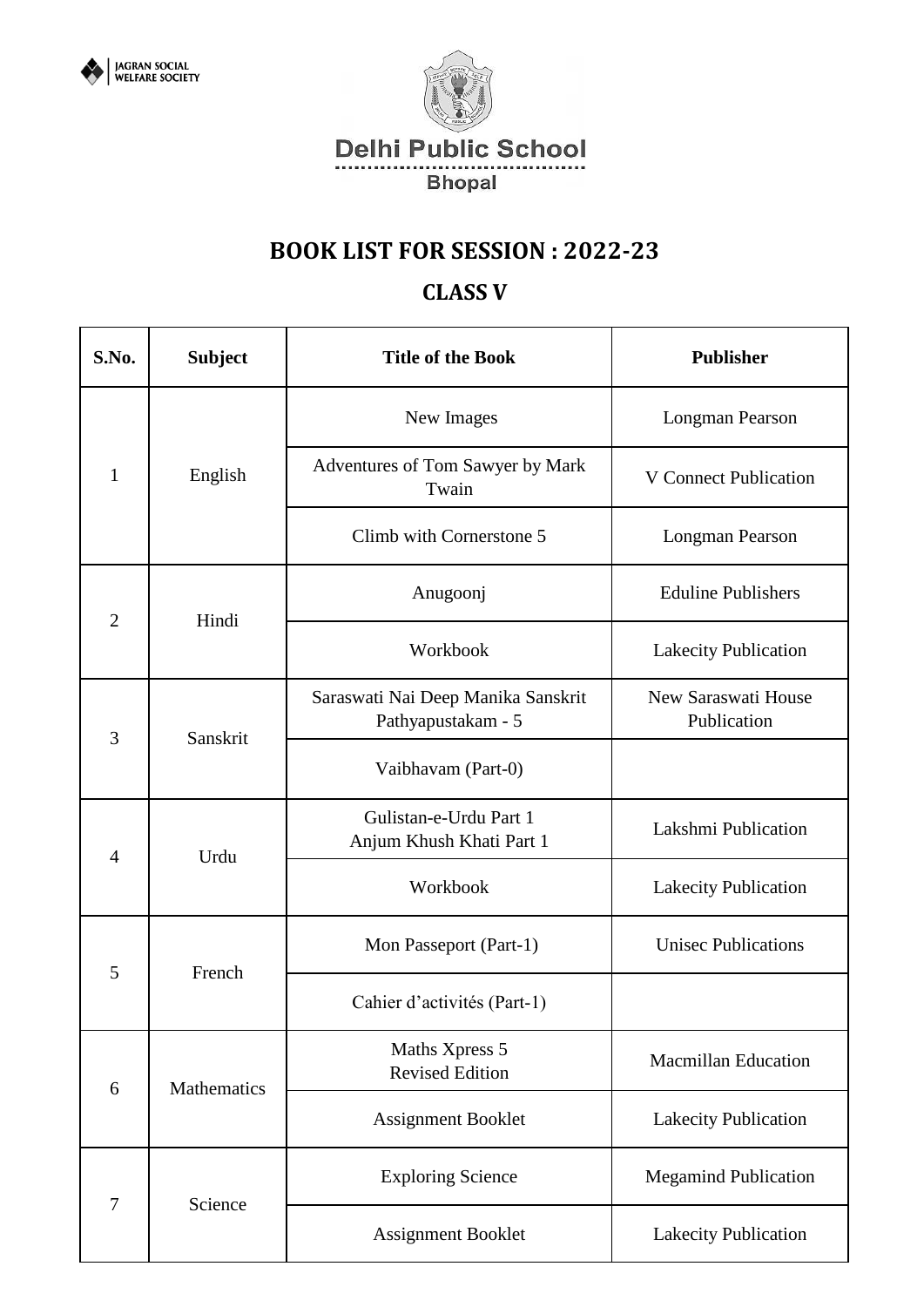| S.No. | <b>Subject</b>        | <b>Title of the Book</b>                            | <b>Publisher</b>                   |
|-------|-----------------------|-----------------------------------------------------|------------------------------------|
| 8     | <b>Social Science</b> | <b>Millennium's Social Studies</b><br>For Juniors 5 | Millennium Booksource Pvt.<br>Ltd. |
|       |                       | Assignment Booklet                                  | <b>Lakecity Publication</b>        |
| 9     | Computer              | <b>Cyber Quest</b>                                  | <b>KIPS</b> Publication            |
|       |                       | <b>Assignment Booklet</b>                           | <b>Lakecity Publication</b>        |
| 10    | General<br>Knowledge  | Knowledge Alive 5                                   | <b>Headword Publication</b>        |
| 11    | Art                   | Creativity & Beyond                                 | <b>Blue Print Publication</b>      |
| 12    | Pen Craft             | Pen Craft (Hindi & English)                         | <b>Lakecity Publication</b>        |

*(1) It is not at all mandatory for the Parents to buy the Books as well as Uniform from a particular Vendor. They can purchase Uniform & Books - Stationery from any Vendor of their choice.*

**PRINCIPAL**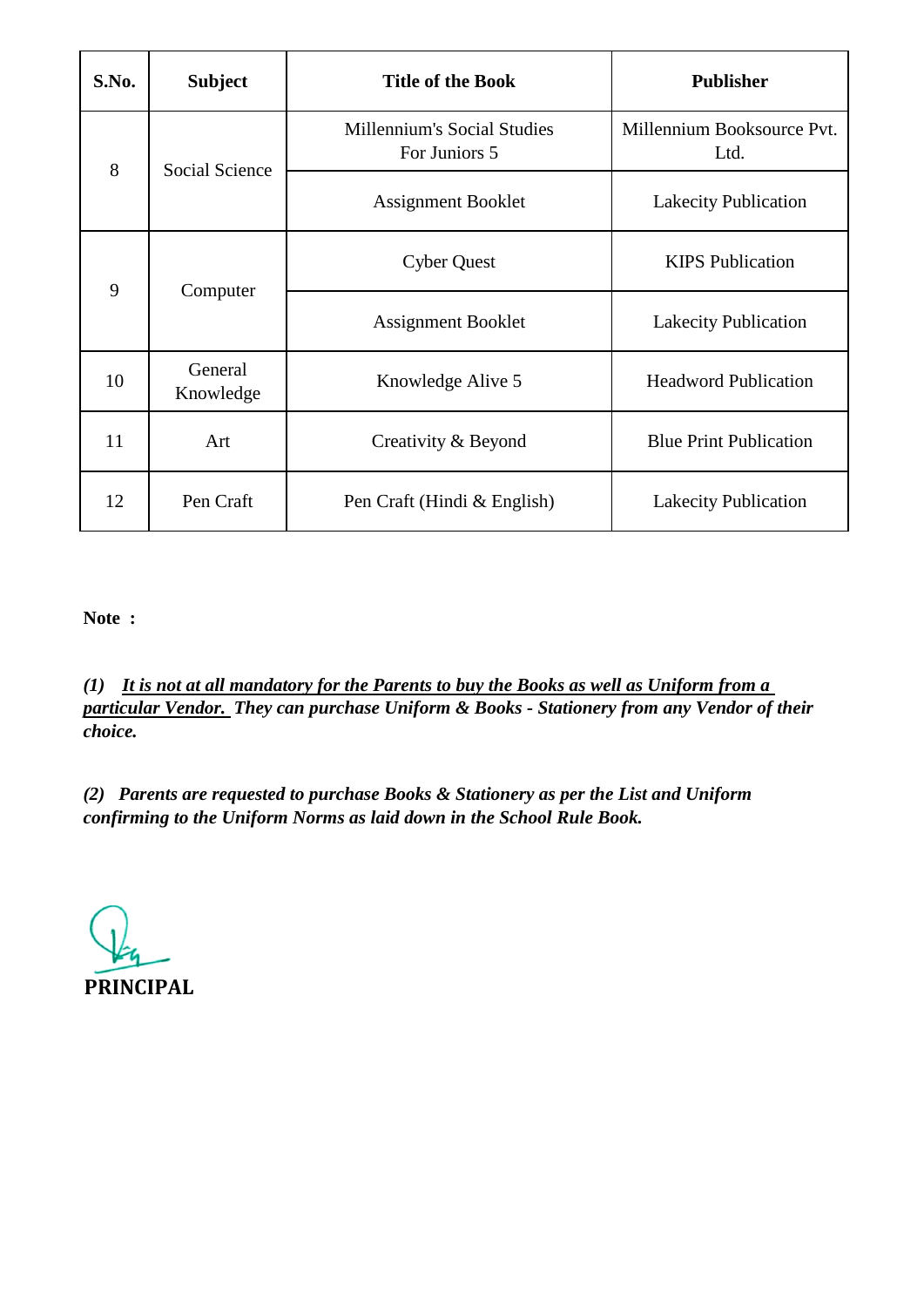



### **CLASS VI**

| S.No.          | <b>Subject</b> | <b>Title of the Book</b>                                 | <b>Publisher</b>                |
|----------------|----------------|----------------------------------------------------------|---------------------------------|
| $\mathbf{1}$   |                | New Images                                               | Longman Pearson                 |
|                | English        | Climb with Cornerstone 6                                 | Longman Pearson                 |
|                |                | Nai Aashaein - 6                                         | P.P. Publications               |
| $\overline{2}$ | Hindi          | Gyan Sagar                                               | <b>Geeta Publication</b>        |
|                |                | Workbook                                                 | <b>Lakecity Publication</b>     |
| 3              | Sanskrit       | Saraswati Nai Deep Manika Sanskrit<br>Pathyapustakam - 6 | New Saraswati House Publication |
|                |                | Vaibhavam (Part-1)                                       |                                 |
| $\overline{4}$ | Urdu           | Gulistan-e-Urdu Part 2<br>Anjum Khush Khati Part 2       | Lakshmi Publication             |
|                |                | Workbook                                                 | <b>Lakecity Publication</b>     |
| 5              | French         | Mon Passeport (Part-2)                                   | <b>Unisec Publications</b>      |
|                |                | Cahier d'activités (Part-2)                              |                                 |
| 6              | Mathematics    | Maths Xpress 6<br><b>Revised Edition</b>                 | <b>Macmillan Education</b>      |
|                |                | <b>Assignment Booklet</b>                                | <b>Lakecity Publication</b>     |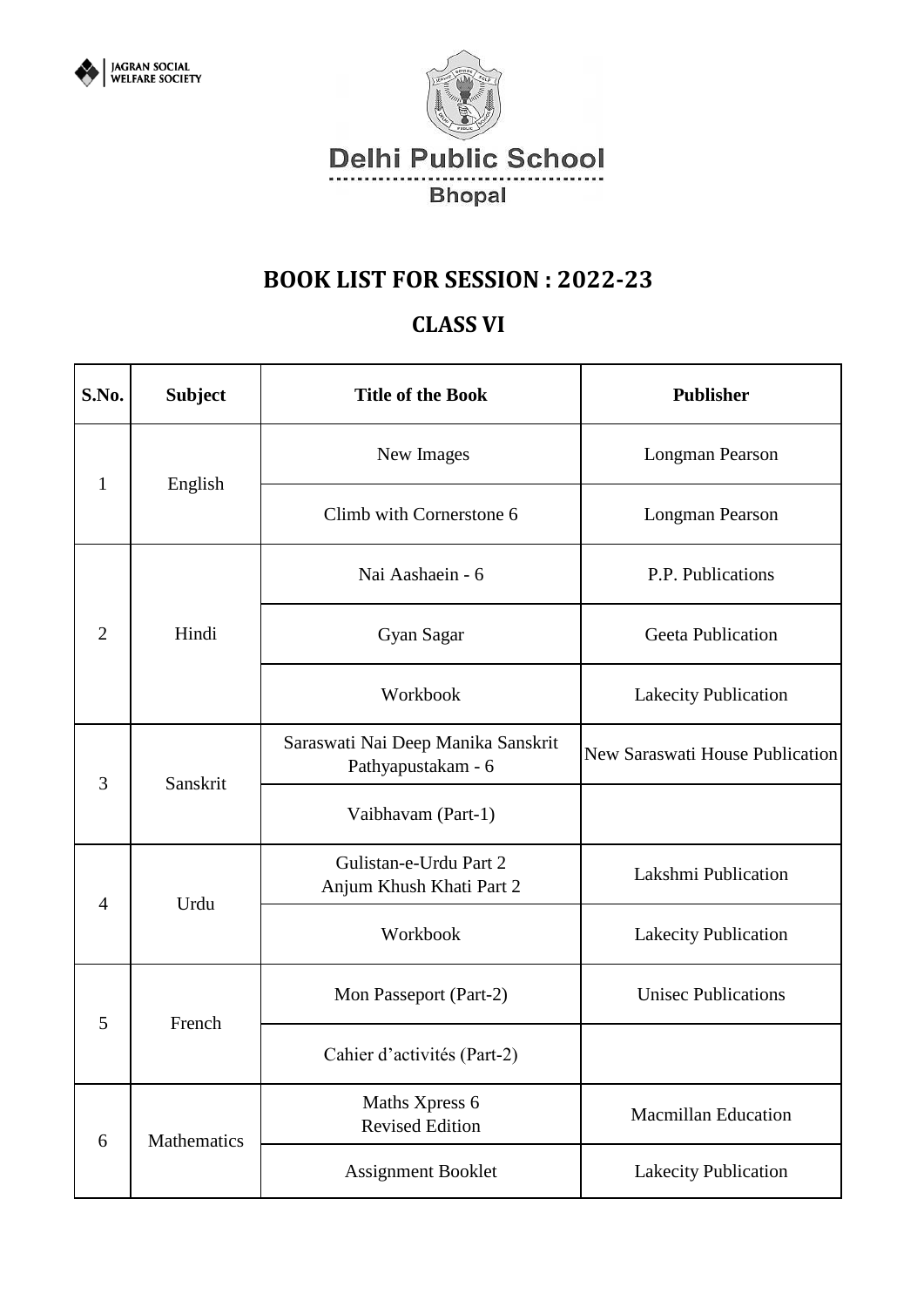| S.No.          | <b>Subject</b>        | <b>Title of the Book</b>        | <b>Publisher</b>              |
|----------------|-----------------------|---------------------------------|-------------------------------|
| $\overline{7}$ | Science               | Millenium's Science for Class 6 | Millenium Booksource Pvt. Ltd |
|                |                       | <b>Assignment Booklet</b>       | Lakecity Publication          |
| 8              | <b>Social Science</b> | Our Pasts - I                   | <b>NCERT</b>                  |
|                |                       | Social & Political Life - I     | <b>NCERT</b>                  |
|                |                       | The Earth - Our Habitat         | <b>NCERT</b>                  |
|                |                       | <b>Assignment Booklet</b>       | <b>Lakecity Publication</b>   |
| 9              | Computer              | <b>Cyber Quest</b>              | <b>KIPS</b> Publication       |
|                |                       | <b>Assignment Booklet</b>       | <b>Lakecity Publication</b>   |

*(1) It is not at all mandatory for the Parents to buy the Books as well as Uniform from a particular Vendor. They can purchase Uniform & Books - Stationery from any Vendor of their choice.*

**PRINCIPAL**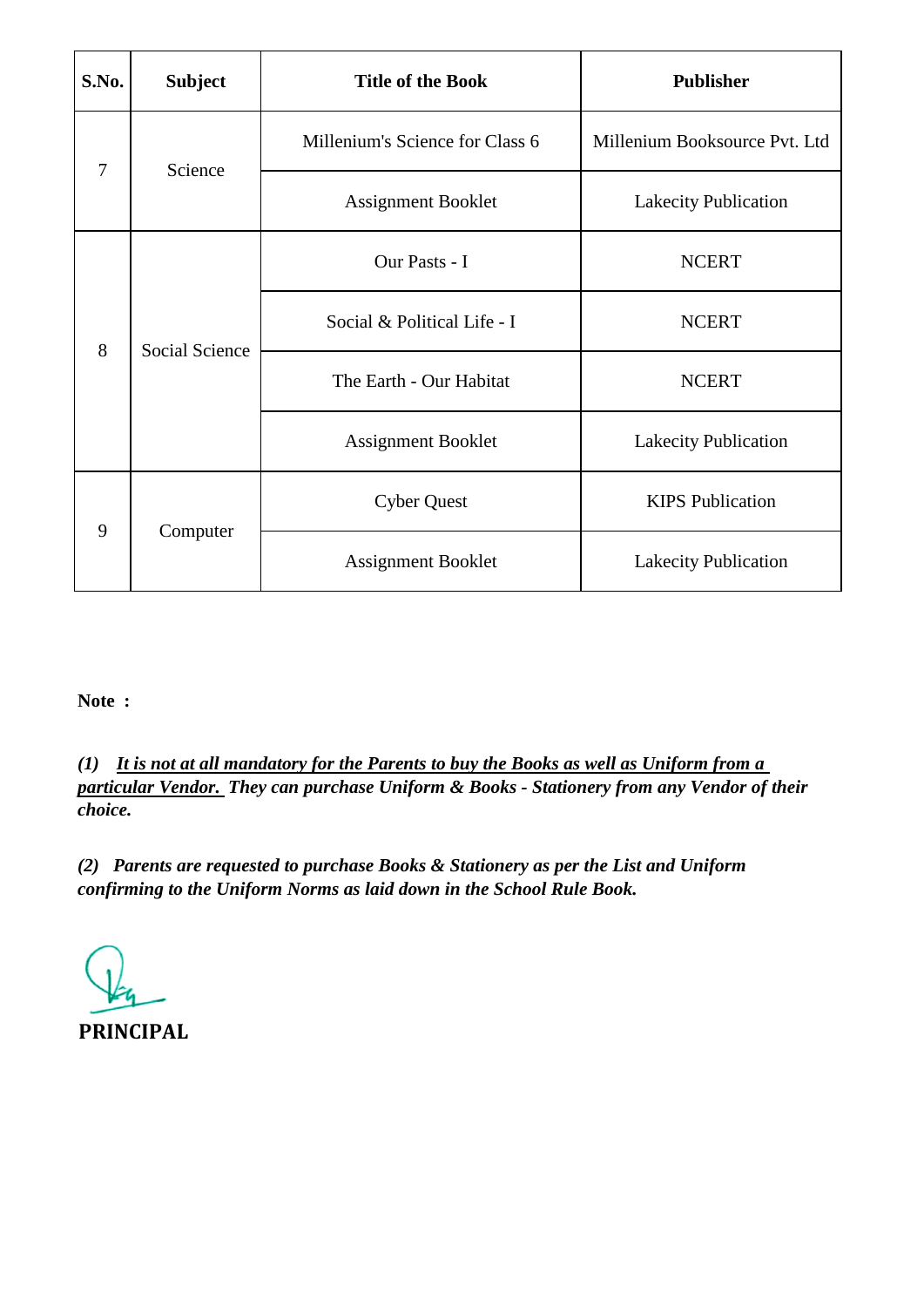



### **CLASS VII**

| S.No.          | <b>Subject</b> | <b>Title of the Book</b>                                 | <b>Publisher</b>                |
|----------------|----------------|----------------------------------------------------------|---------------------------------|
| $\mathbf{1}$   |                | New Images                                               | Longman Pearson                 |
|                | English        | Climb with Cornerstone 7                                 | Longman Pearson                 |
|                |                | Nai Aashaein - 7                                         | P.P. Publications               |
| $\overline{2}$ | Hindi          | Gyan Sagar                                               | <b>Geeta Publication</b>        |
|                |                | Workbook                                                 | <b>Lakecity Publication</b>     |
| 3              | Sanskrit       | Saraswati Nai Deep Manika Sanskrit<br>Pathyapustakam - 7 | New Saraswati House Publication |
|                |                | Vaibhavam (Part-2)                                       |                                 |
|                | Urdu           | Gulistan-E-Urdu Part 3<br>Anjum Khush Khati Part 3       | Lakshmi Publication             |
| $\overline{4}$ |                | Workbook                                                 | <b>Lakecity Publication</b>     |
| 5              | French         | Mon Passeport (Part-3)                                   | <b>Unisec Publications</b>      |
|                |                | Cahier d'activités (Part-3)                              |                                 |
| 6              |                | Maths Xpress 7<br><b>Revised Edition</b>                 | <b>Macmillan Education</b>      |
|                | Mathematics    | Assignment Booklet                                       | Lakecity Publication            |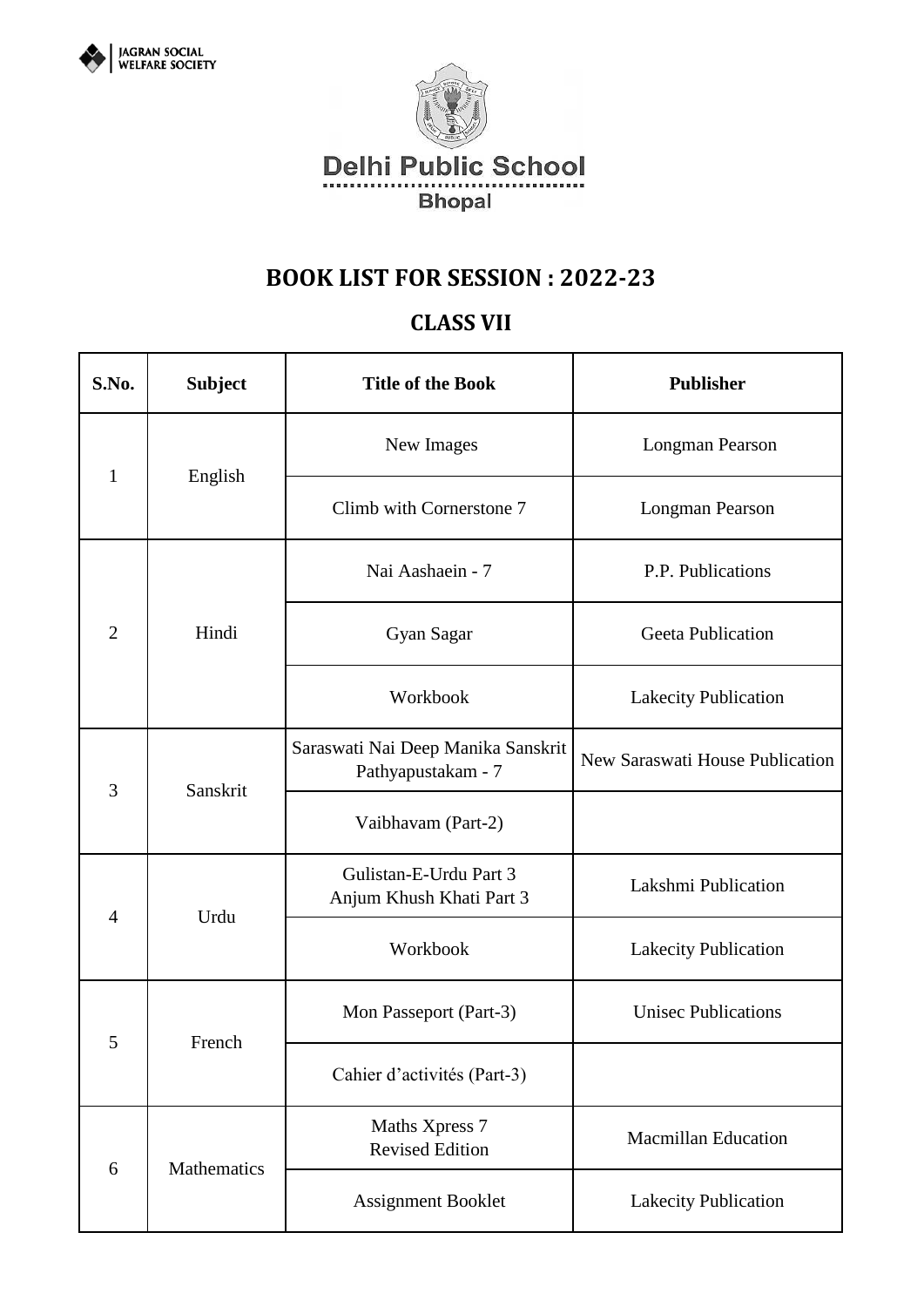| S.No.          | <b>Subject</b>        | <b>Title of the Book</b>                                  | <b>Publisher</b>              |
|----------------|-----------------------|-----------------------------------------------------------|-------------------------------|
| $\overline{7}$ | Science               | Millenium's Science for Class 7                           | Millenium Booksource Pvt. Ltd |
|                |                       | <b>Assignment Booklet</b>                                 | <b>Lakecity Publication</b>   |
|                | <b>Social Science</b> | Our Pasts - II                                            | <b>NCERT</b>                  |
| 8              |                       | Social & Political Life - II                              | <b>NCERT</b>                  |
|                |                       | Our Environment - Text Book in<br>Geography for Class VII | <b>NCERT</b>                  |
|                |                       | <b>Assignment Booklet</b>                                 | Lakecity Publication          |
| 9              | Computer              | <b>Cyber Quest</b>                                        | <b>KIPS</b> Publication       |
|                |                       | <b>Assignment Booklet</b>                                 | <b>Lakecity Publication</b>   |

*(1) It is not at all mandatory for the Parents to buy the Books as well as Uniform from a particular Vendor. They can purchase Uniform & Books - Stationery from any Vendor of their choice.*

**PRINCIPAL**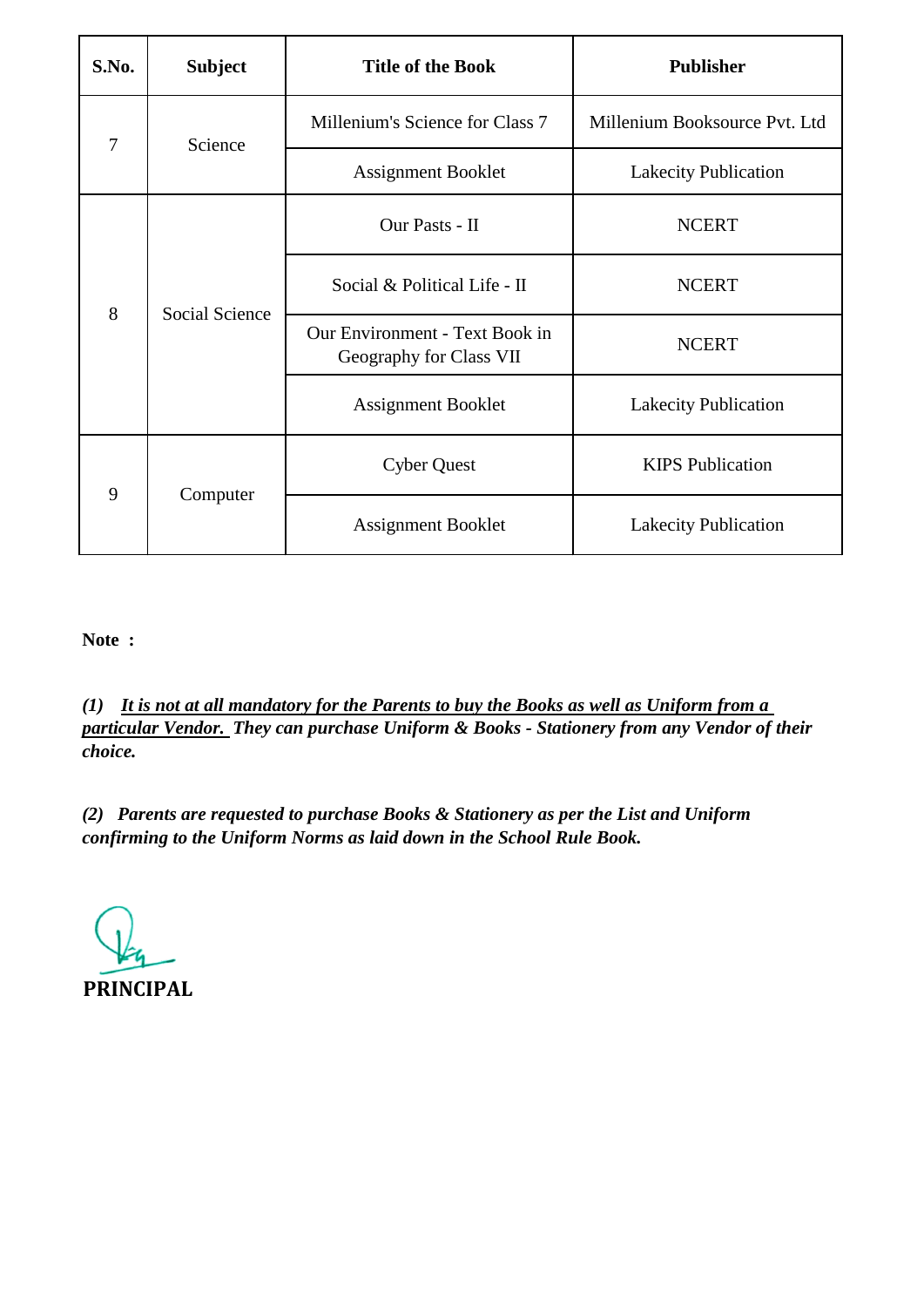



### **CLASS VIII**

| S.No.          | <b>Subject</b> | <b>Title of the Book</b>                                 | <b>Publisher</b>                   |
|----------------|----------------|----------------------------------------------------------|------------------------------------|
|                |                | New Images                                               | Longman Pearson                    |
| $\mathbf{1}$   | English        | Climb with Cornerstone 8                                 | Longman Pearson                    |
|                |                | Nai Aashaein - 8                                         | P.P. Publications                  |
| $\overline{2}$ | Hindi          | Gyan Sagar                                               | <b>Geeta Publication</b>           |
|                |                | Workbook                                                 | Lakecity Publication               |
| 3              | Sanskrit       | Saraswati Nai Deep Manika Sanskrit<br>Pathyapustakam - 8 | New Saraswati House<br>Publication |
|                |                | Vaibhavam (Part-3)                                       |                                    |
| $\overline{4}$ | Urdu           | Gulistan-e-Urdu Part 4<br>Anjum Khush Khati Part4        | Lakshmi Publication                |
|                |                | Workbook                                                 | Lakecity Publication               |
|                | French         | Mon Passeport (Part-4)                                   | <b>Unisec Publications</b>         |
| 5              |                | Cahier d'activités (Part-4)                              |                                    |
| 6              | Mathematics    | Maths Xpress 8<br><b>Revised Edition</b>                 | <b>Macmillan Education</b>         |
|                |                | <b>Assignment Booklet</b>                                | Lakecity Publication               |
|                |                | Millenium's Science for Class 8                          | Millenium Booksource<br>Pvt. Ltd   |
| 7              | Science        | <b>Assignment Booklet</b>                                | Lakecity Publication               |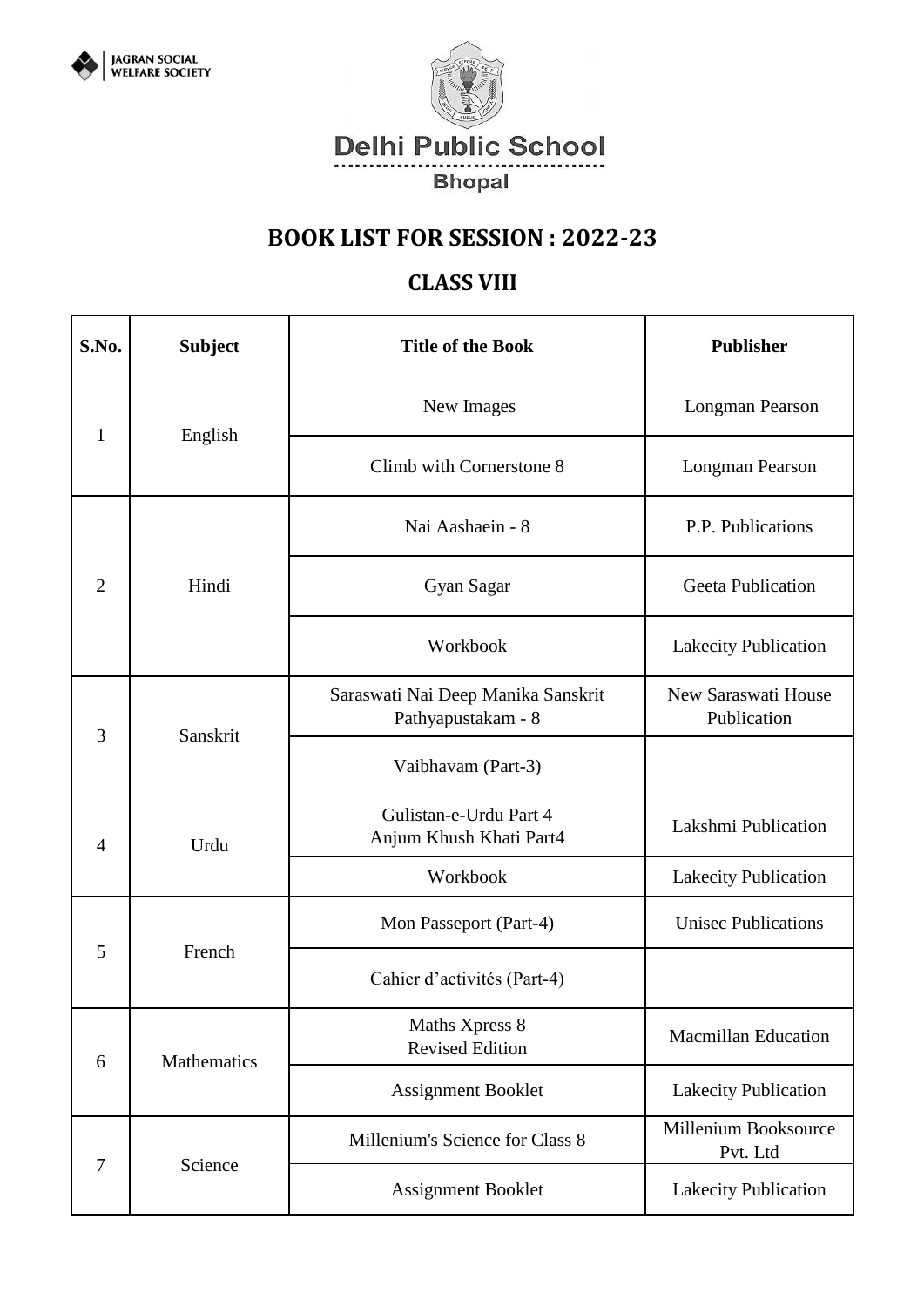| S.No. | <b>Subject</b> | <b>Title of the Book</b>                                                          | <b>Publisher</b>            |
|-------|----------------|-----------------------------------------------------------------------------------|-----------------------------|
|       | Social Science | Our Pasts - III                                                                   | <b>NCERT</b>                |
|       |                | Social & Political Life - III                                                     | <b>NCERT</b>                |
| 8     |                | Social Science Resources and Development<br>Text Book in Geography for Class VIII | <b>NCERT</b>                |
|       |                | <b>Assignment Booklet</b>                                                         | <b>Lakecity Publication</b> |
| 9     | Computer       | <b>Cyber Quest</b>                                                                | <b>KIPS</b> Publication     |
|       |                | <b>Assignment Booklet</b>                                                         | <b>Lakecity Publication</b> |

*(1) It is not at all mandatory for the Parents to buy the Books as well as Uniform from a particular Vendor. They can purchase Uniform & Books - Stationery from any Vendor of their choice.*

**PRINCIPAL**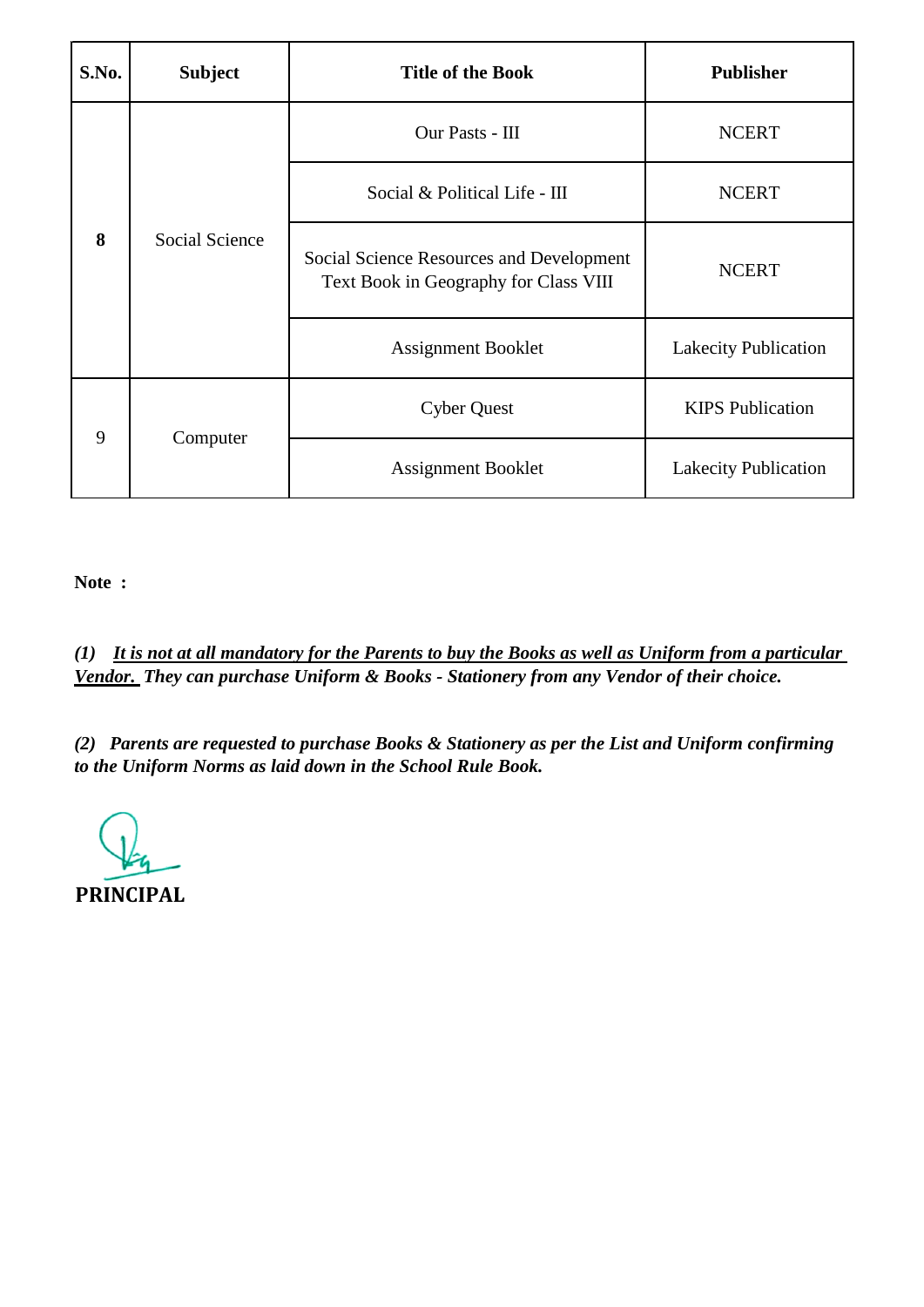



## **CLASS IX**

| S.No.          | <b>Subject</b>                                                                                                                                                                                                                                                                                            | <b>Title of the Book</b>          | <b>Publisher</b>        |
|----------------|-----------------------------------------------------------------------------------------------------------------------------------------------------------------------------------------------------------------------------------------------------------------------------------------------------------|-----------------------------------|-------------------------|
| $\mathbf{1}$   | Beehive - Textbook in English for Class IX<br>English<br>Moments - Supplementary Reader in English for<br>Class IX<br>Sparsh Part - 1<br>Hindi<br>Sanchayana Part - 1<br>Vyakaran Darshika IX-X Course B<br>Shemushi Part - 1<br>Sanskrit<br>Abhyasvaan Bhav<br>Vyakranavithi<br>French<br>Entre Jeunes I |                                   | <b>NCERT</b>            |
|                |                                                                                                                                                                                                                                                                                                           | <b>NCERT</b>                      |                         |
|                |                                                                                                                                                                                                                                                                                                           |                                   | <b>NCERT</b>            |
| $\overline{2}$ |                                                                                                                                                                                                                                                                                                           |                                   | <b>NCERT</b>            |
|                |                                                                                                                                                                                                                                                                                                           |                                   | New Saraswati Prakashan |
| $\overline{3}$ |                                                                                                                                                                                                                                                                                                           |                                   | <b>NCERT</b>            |
|                |                                                                                                                                                                                                                                                                                                           |                                   |                         |
|                |                                                                                                                                                                                                                                                                                                           |                                   | <b>NCERT</b>            |
| 4              |                                                                                                                                                                                                                                                                                                           |                                   | <b>NCERT</b>            |
| 5              | Mathematics                                                                                                                                                                                                                                                                                               | Mathematics Textbook for Class IX | <b>NCERT</b>            |
| 6              | Science                                                                                                                                                                                                                                                                                                   | Science 9                         | <b>NCERT</b>            |
|                |                                                                                                                                                                                                                                                                                                           | Science Lab Manual                | Laxmi Publication       |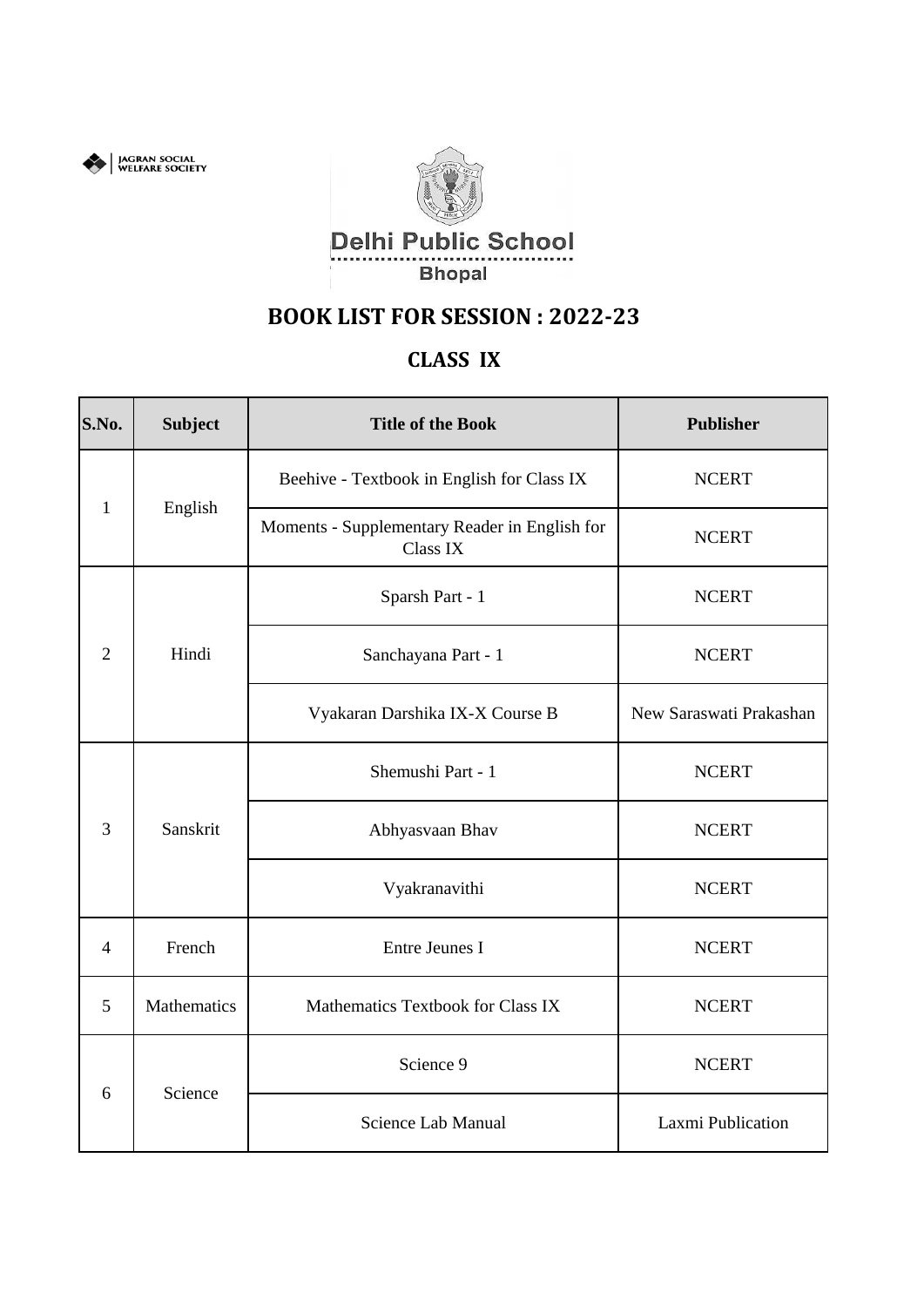| S.No.          | <b>Subject</b>            | <b>Title of the Book</b>                                                 | <b>Publisher</b>        |
|----------------|---------------------------|--------------------------------------------------------------------------|-------------------------|
| $\overline{7}$ | <b>Social Science</b>     | India and the Contemporary World - I<br>Textbook in History for Class IX | <b>NCERT</b>            |
|                |                           | Democratic Politics - I<br>Textbook in Political Science for Class IX    | <b>NCERT</b>            |
|                |                           | Economics Textbook for Class IX                                          | <b>NCERT</b>            |
|                |                           | Contemporary India - I<br>Textbook in Geography for Class IX             | <b>NCERT</b>            |
|                |                           | <b>Disaster Management Book (Not required)</b>                           |                         |
| 8              | Information<br>Technology | Information Technology Vocational (Code 402)                             | <b>Kips Publication</b> |

*(1) It is not at all mandatory for the Parents to buy the Books as well as Uniform from a particular Vendor. They can purchase Uniform & Books - Stationery from any Vendor of their choice.*

**PRINCIPAL**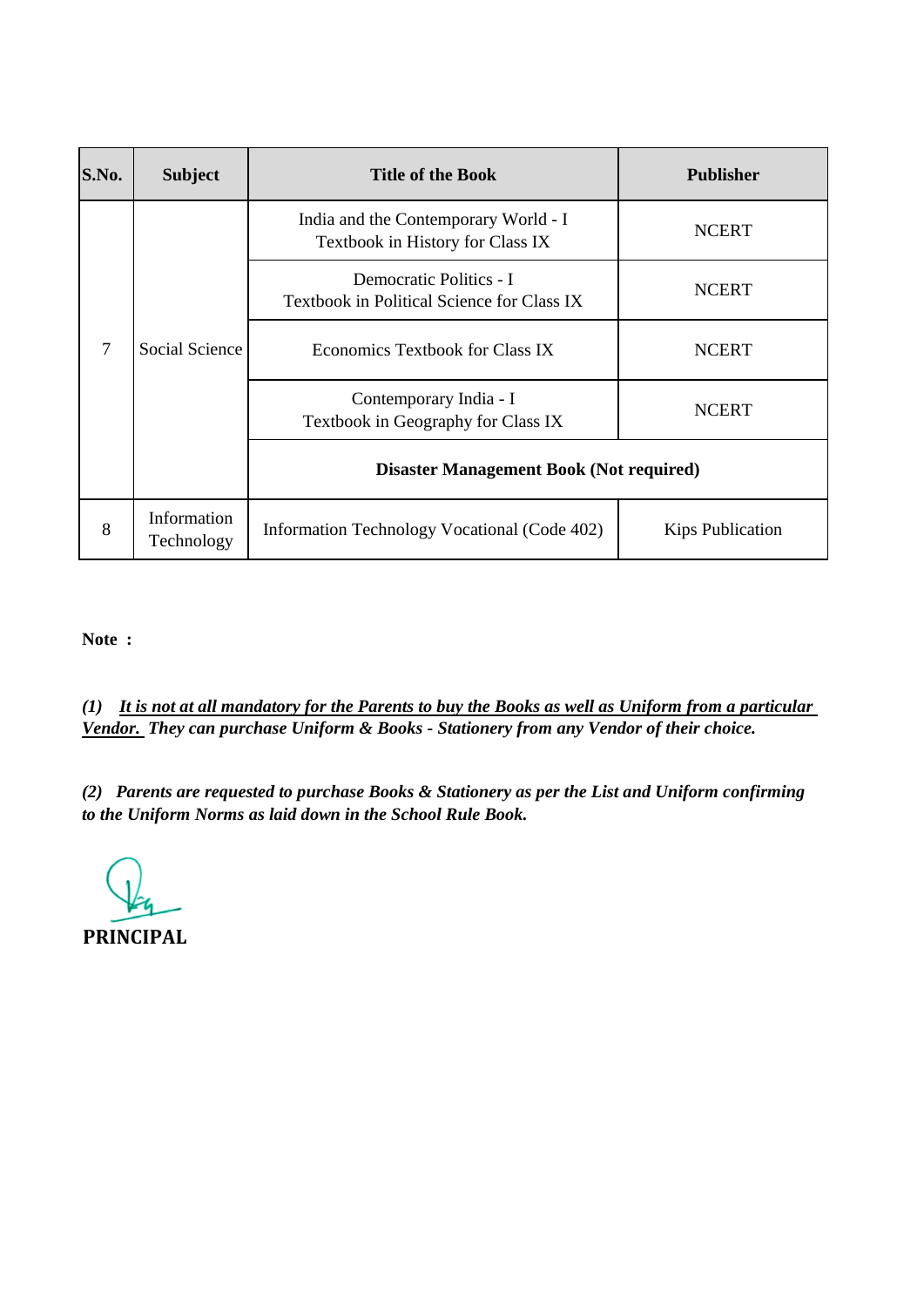



### **CLASS X**

| S.No.          | <b>Subject</b> | <b>Title of the Book</b>                                                 | <b>Publisher</b>           |
|----------------|----------------|--------------------------------------------------------------------------|----------------------------|
| $\mathbf{1}$   | English        | First Flight - Textbook in English for Class X                           | <b>NCERT</b>               |
|                |                | Footprints without Feet - Supplementary Reader in<br>English for Class X | <b>NCERT</b>               |
|                |                | Sparsh Part - 2                                                          | <b>NCERT</b>               |
| $\overline{2}$ | Hindi          | Sanchayana Part - 2                                                      | <b>NCERT</b>               |
|                |                | Vyakaran Darshika IX-X Course -B                                         | New Saraswati<br>Prakashan |
| 3              | Sanskrit       | Shemushi Part - 2                                                        | <b>NCERT</b>               |
|                |                | Abhyasvaan Bhav                                                          | <b>NCERT</b>               |
| 4              | French         | Entre Jeunes II                                                          | <b>NCERT</b>               |
| 5              | Mathematics    | Mathematics Textbook for Class X                                         | <b>NCERT</b>               |
|                |                | Science - 10                                                             | <b>NCERT</b>               |
| 6              | Science        | Science Lab Manual                                                       | Laxmi Publication          |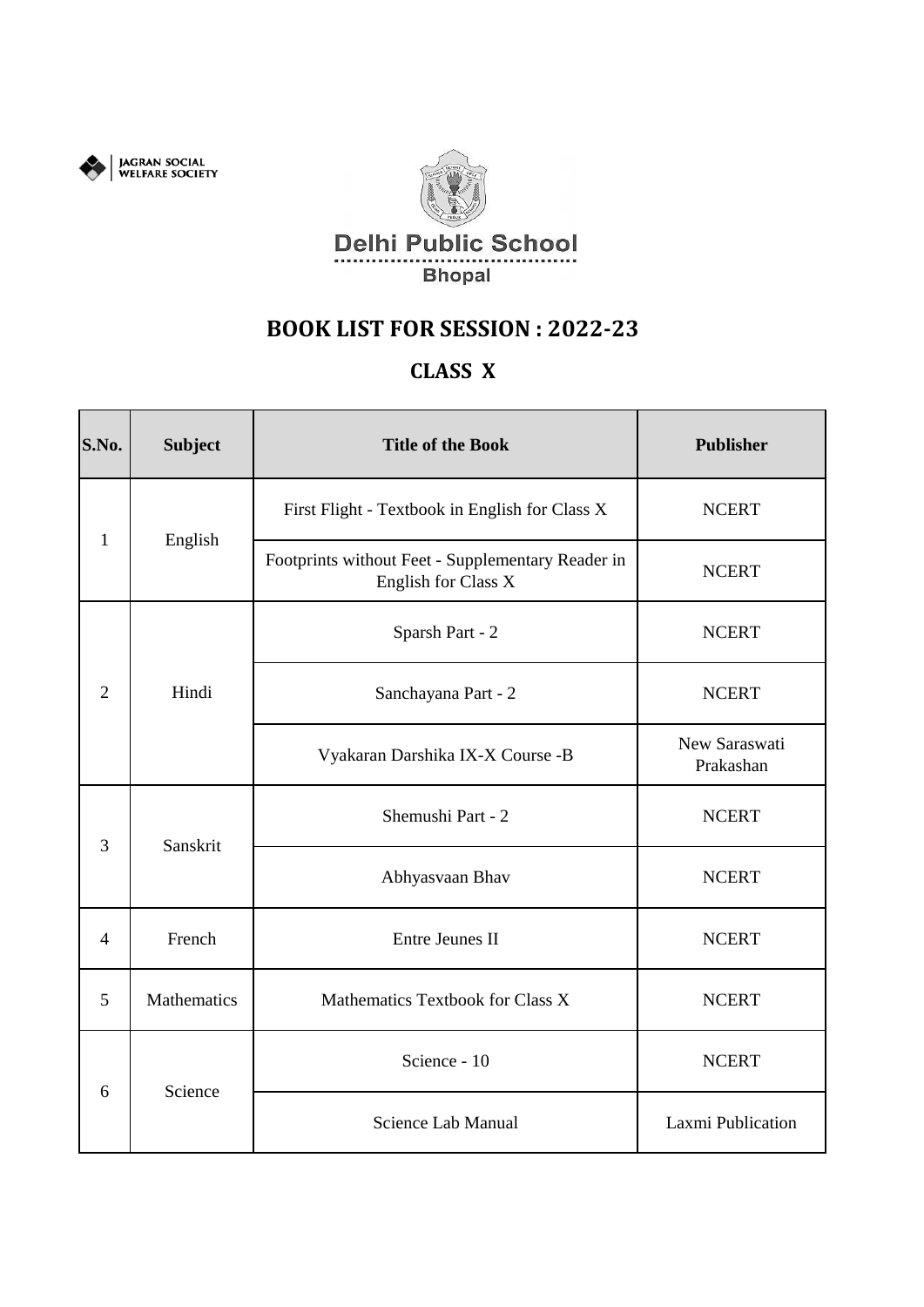| S.No. | <b>Subject</b>            | <b>Title of the Book</b>                                                 | <b>Publisher</b>        |
|-------|---------------------------|--------------------------------------------------------------------------|-------------------------|
| 7     | <b>Social Science</b>     | India and the Contemporary World - II<br>Textbook in History for Class X | <b>NCERT</b>            |
|       |                           | Democratic Politics - II<br>Textbook in Political Science for Class X    | <b>NCERT</b>            |
|       |                           | <b>Understanding Economic Development</b>                                | <b>NCERT</b>            |
|       |                           | Contemporary India - II<br>Textbook in Geography for Class X             | <b>NCERT</b>            |
|       |                           | Together towards a Safer India - III                                     | <b>CBSE</b>             |
| 8     | Information<br>Technology | <b>Information Technology Vocational</b><br>(Subject Code 402)           | <b>Kips Publication</b> |

*(1) It is not at all mandatory for the Parents to buy the Books as well as Uniform from a particular Vendor. They can purchase Uniform & Books - Stationery from any Vendor of their choice.*

**PRINCIPAL**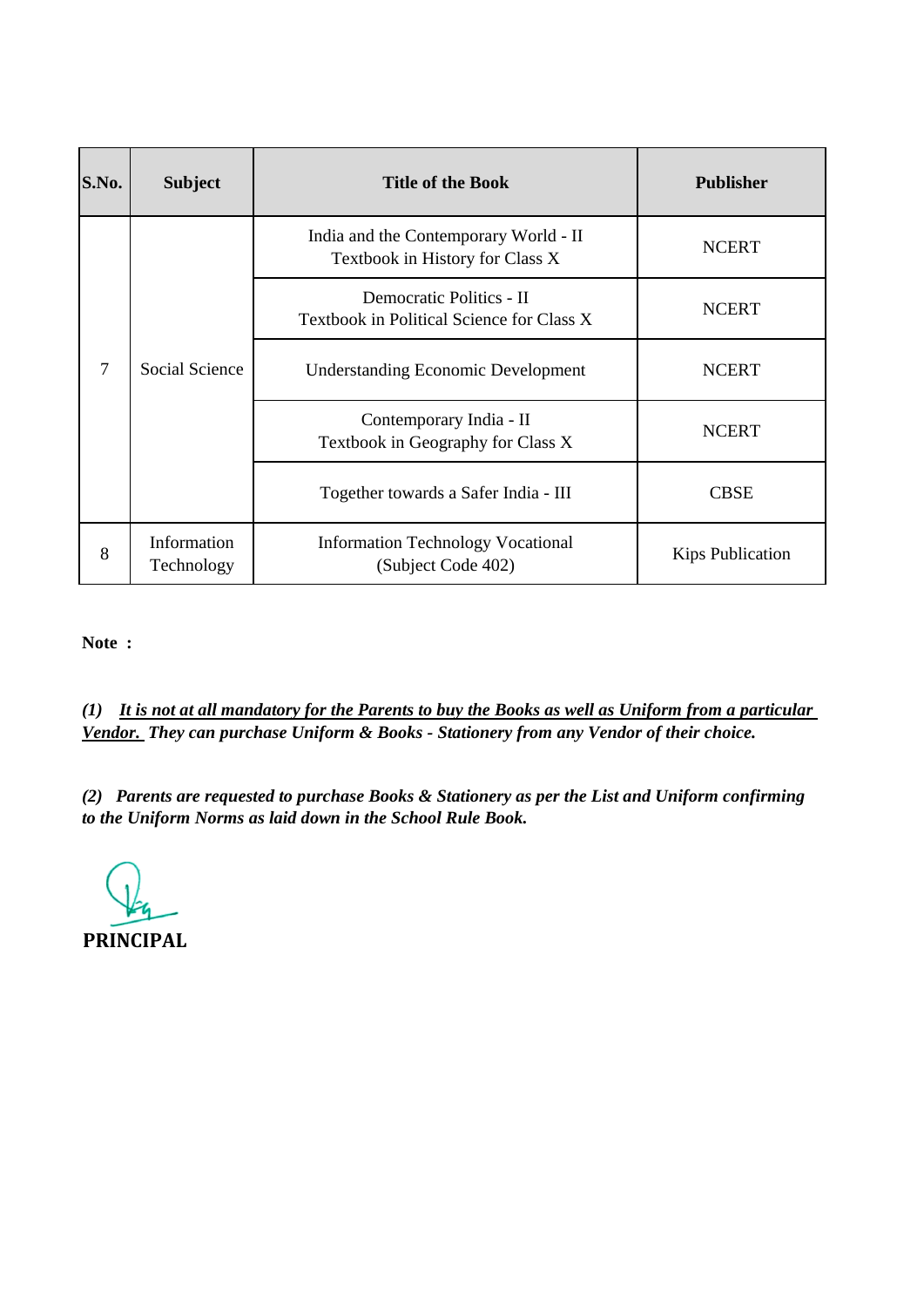



#### **CLASS XI**

| S.No. | <b>Subject</b>                                                                                                                                                                                                                                                                                                                                                                                                                                                                                                                                               | <b>Title of the Book</b>               | <b>Publisher</b>         |
|-------|--------------------------------------------------------------------------------------------------------------------------------------------------------------------------------------------------------------------------------------------------------------------------------------------------------------------------------------------------------------------------------------------------------------------------------------------------------------------------------------------------------------------------------------------------------------|----------------------------------------|--------------------------|
|       | Hornbill - Textbook in English for Class XI<br>English<br>Snapshots - Supplementary Reader in English for<br>Class XI<br>Aaroh Part - 1<br>Hindi<br>Vitaan Part - 1<br>Mathematics Textbook for Class XI<br>Mathematics<br>Applied Mathematics Textbook for Class XI<br>Mathematics Lab Activities with Record Book -<br>Class 11<br>Physics - XI Part - $1 & 2$<br>Physics<br><b>Comprehensive Practical Physics</b><br>Chemistry - XI Part - 1 & 2<br>Chemistry<br><b>Comprehensive Practical Chemistry</b><br>Biology - XI Part - 1 & 2<br><b>Biology</b> |                                        | <b>NCERT</b>             |
| 1     |                                                                                                                                                                                                                                                                                                                                                                                                                                                                                                                                                              | <b>NCERT</b>                           |                          |
| 2     |                                                                                                                                                                                                                                                                                                                                                                                                                                                                                                                                                              |                                        | <b>NCERT</b>             |
|       |                                                                                                                                                                                                                                                                                                                                                                                                                                                                                                                                                              |                                        | <b>NCERT</b>             |
|       |                                                                                                                                                                                                                                                                                                                                                                                                                                                                                                                                                              |                                        | <b>NCERT</b>             |
| 3     |                                                                                                                                                                                                                                                                                                                                                                                                                                                                                                                                                              |                                        | <b>NCERT</b>             |
|       |                                                                                                                                                                                                                                                                                                                                                                                                                                                                                                                                                              |                                        | Goyal Brothers Prakashan |
| 4     |                                                                                                                                                                                                                                                                                                                                                                                                                                                                                                                                                              |                                        | <b>NCERT</b>             |
|       |                                                                                                                                                                                                                                                                                                                                                                                                                                                                                                                                                              | <b>Comprehensive Practical Biology</b> | Laxmi Publication        |
|       |                                                                                                                                                                                                                                                                                                                                                                                                                                                                                                                                                              |                                        | <b>NCERT</b>             |
| 5     |                                                                                                                                                                                                                                                                                                                                                                                                                                                                                                                                                              |                                        | Laxmi Publication        |
| 6     |                                                                                                                                                                                                                                                                                                                                                                                                                                                                                                                                                              |                                        | <b>NCERT</b>             |
|       |                                                                                                                                                                                                                                                                                                                                                                                                                                                                                                                                                              |                                        | Laxmi Publication        |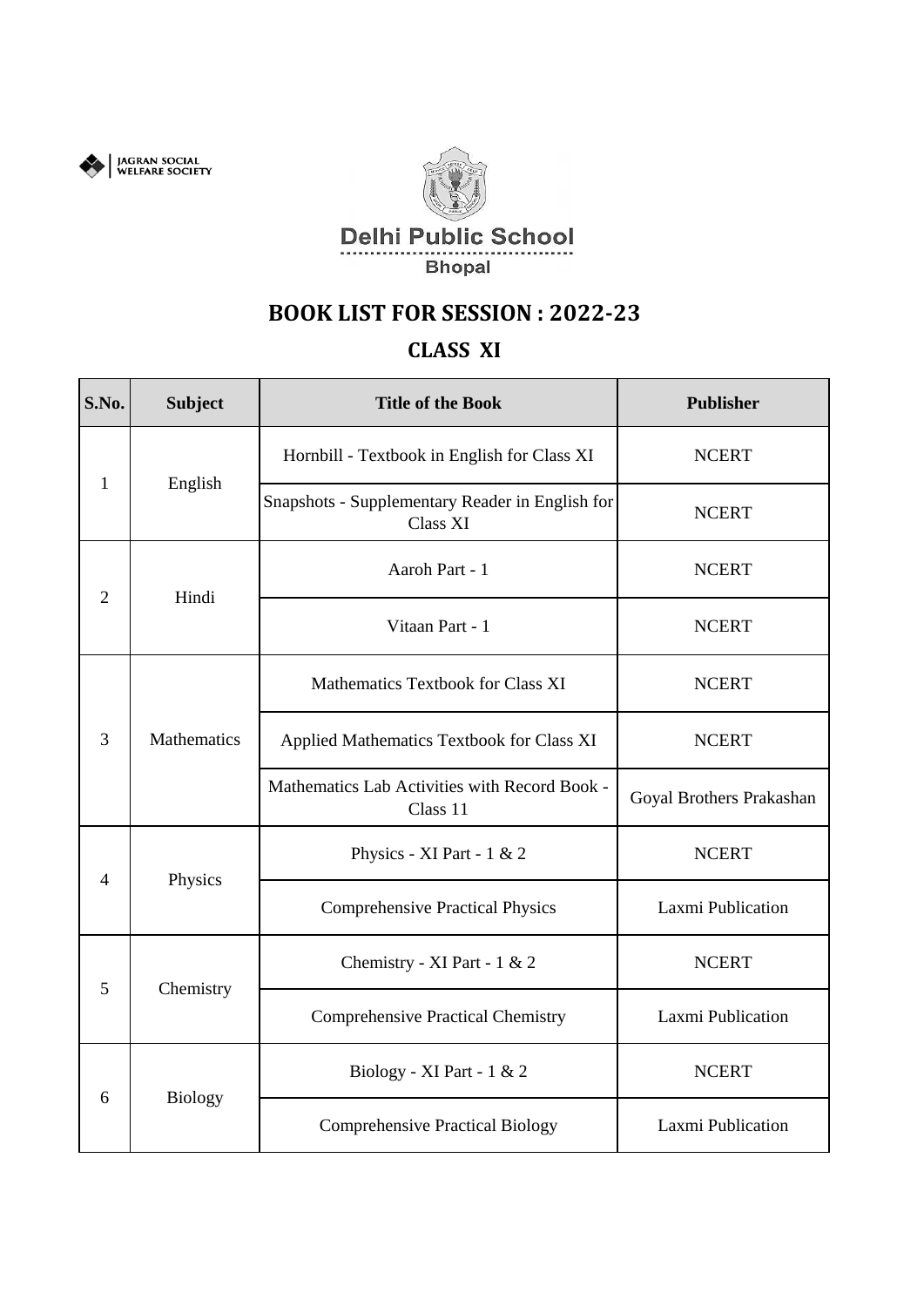| S.No.                                                                                                                                                                                                                                                                                                                                                                                                                                                                                                                                          | <b>Subject</b>           | <b>Title of the Book</b>                                                                                                                                                                                                                                                                                                                                                                                                              | <b>Publisher</b>                |
|------------------------------------------------------------------------------------------------------------------------------------------------------------------------------------------------------------------------------------------------------------------------------------------------------------------------------------------------------------------------------------------------------------------------------------------------------------------------------------------------------------------------------------------------|--------------------------|---------------------------------------------------------------------------------------------------------------------------------------------------------------------------------------------------------------------------------------------------------------------------------------------------------------------------------------------------------------------------------------------------------------------------------------|---------------------------------|
| T.S. Grewal's<br><b>Financial Accounting</b><br>7<br>Accountancy<br>Accountancy<br><b>Financial Accounting</b><br><b>Textbook for Class XI</b><br>Part - I & II<br><b>Business Studies</b><br><b>Textbook for Class XI</b><br><b>Business Studies</b><br>8<br>Sandeep Garg<br>Sandeep Garg<br>For Class XI<br><b>Statistics for Economics</b><br><b>Class XI</b><br>T.R. Jain<br>9<br>Economics<br>V.K. Ohri<br>For Class XI<br><b>Statistics for Economics</b><br>For Class XI<br>10<br>History<br>Themes in World History<br>11<br>Geography |                          | Double Entry Book Keeping                                                                                                                                                                                                                                                                                                                                                                                                             | <b>Sultan Chand Publication</b> |
|                                                                                                                                                                                                                                                                                                                                                                                                                                                                                                                                                |                          | <b>NCERT</b>                                                                                                                                                                                                                                                                                                                                                                                                                          |                                 |
|                                                                                                                                                                                                                                                                                                                                                                                                                                                                                                                                                |                          |                                                                                                                                                                                                                                                                                                                                                                                                                                       | <b>NCERT</b>                    |
|                                                                                                                                                                                                                                                                                                                                                                                                                                                                                                                                                |                          | Business Studies with Case Studies for Class XI<br><b>Introductory Micro Economics</b><br><b>Introductory Micro Economics</b><br><b>India: Physical Environment</b><br>Textbook in Geography for Class XI<br><b>Fundamentals of Physical Geography</b><br><b>Textbook for Class XI</b><br><b>Indian Constitution at Work</b><br>Textbook in Political Science for Class XI<br><b>Political Theory</b><br><b>Textbook for Class XI</b> | Dhanpat Rai Publication         |
|                                                                                                                                                                                                                                                                                                                                                                                                                                                                                                                                                |                          |                                                                                                                                                                                                                                                                                                                                                                                                                                       | Dhanpat Rai Publication         |
|                                                                                                                                                                                                                                                                                                                                                                                                                                                                                                                                                |                          |                                                                                                                                                                                                                                                                                                                                                                                                                                       | V.K. Global Publication         |
|                                                                                                                                                                                                                                                                                                                                                                                                                                                                                                                                                |                          |                                                                                                                                                                                                                                                                                                                                                                                                                                       | <b>NCERT</b>                    |
|                                                                                                                                                                                                                                                                                                                                                                                                                                                                                                                                                |                          |                                                                                                                                                                                                                                                                                                                                                                                                                                       | <b>NCERT</b>                    |
|                                                                                                                                                                                                                                                                                                                                                                                                                                                                                                                                                |                          |                                                                                                                                                                                                                                                                                                                                                                                                                                       | <b>NCERT</b>                    |
|                                                                                                                                                                                                                                                                                                                                                                                                                                                                                                                                                |                          |                                                                                                                                                                                                                                                                                                                                                                                                                                       | <b>NCERT</b>                    |
|                                                                                                                                                                                                                                                                                                                                                                                                                                                                                                                                                |                          |                                                                                                                                                                                                                                                                                                                                                                                                                                       | <b>NCERT</b>                    |
| 12                                                                                                                                                                                                                                                                                                                                                                                                                                                                                                                                             | <b>Political Science</b> |                                                                                                                                                                                                                                                                                                                                                                                                                                       | <b>NCERT</b>                    |
|                                                                                                                                                                                                                                                                                                                                                                                                                                                                                                                                                |                          |                                                                                                                                                                                                                                                                                                                                                                                                                                       | <b>NCERT</b>                    |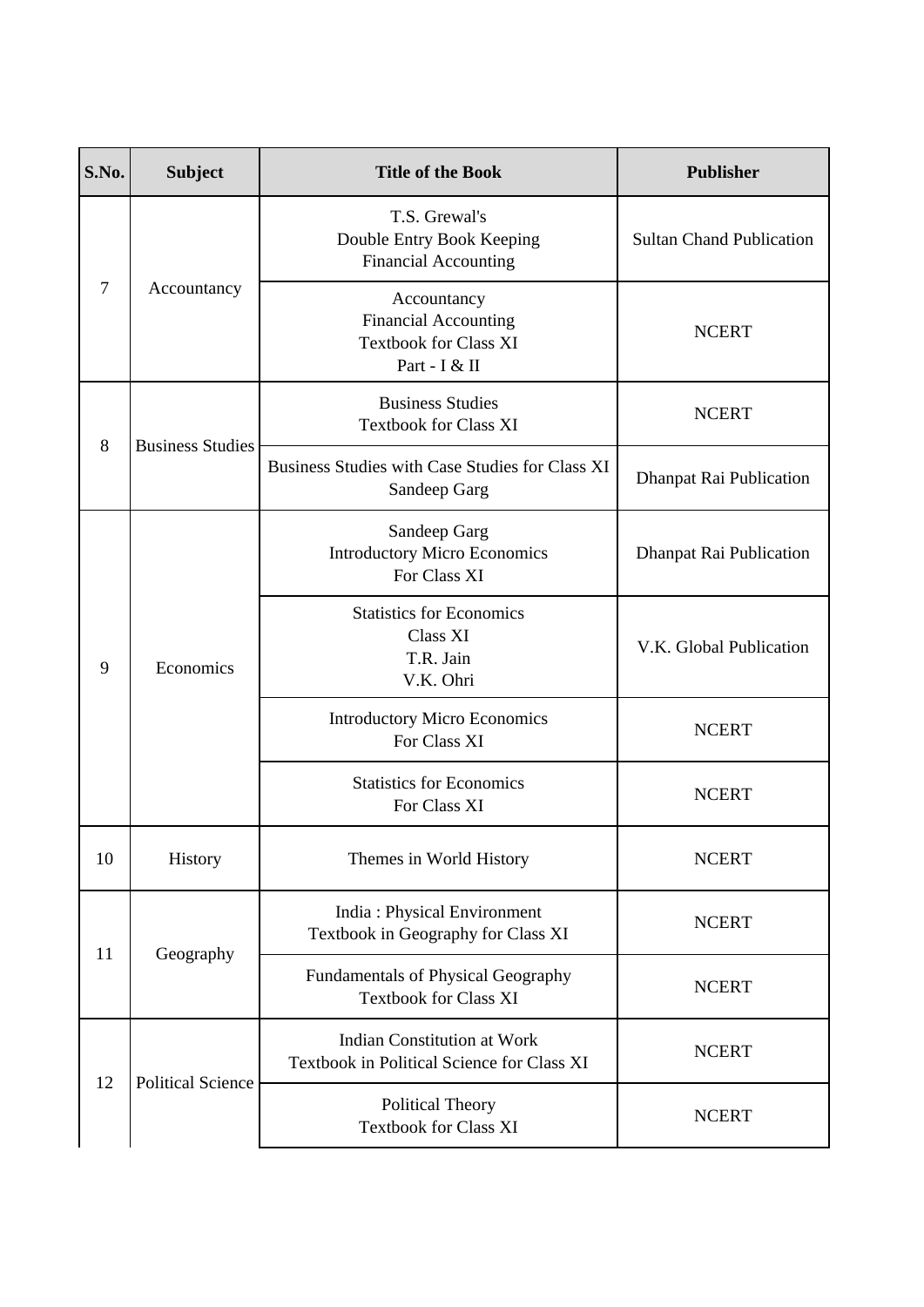| S.No. | <b>Subject</b>                  | <b>Title of the Book</b>                                             | <b>Publisher</b>        |
|-------|---------------------------------|----------------------------------------------------------------------|-------------------------|
| 13    | <b>Informatics</b><br>Practices | IP - Information Practices Text Book for Class<br>XI by Sumita Arora | Dhanpat Rai Publication |
| 14    | Web Application                 | Web Application                                                      | <b>NCERT</b>            |
| 15    | Painting                        | An Introduction to Indian Art Part - I                               | <b>NCERT</b>            |
| 16    | Psychology                      | Psychology Textbook for Class XI                                     | <b>NCERT</b>            |
| 17    | Physical<br>Education           | Health and Physical Education for Class XI                           | New Saraswati House     |
| 18    | Music                           | Sangeet Anand by Shiv Kumar                                          | Vishal Publishing       |
| 19    | Dance                           | Kathak Shastra Parichay                                              | Sangeet Shree Prakashan |

*(1) It is not at all mandatory for the Parents to buy the Books as well as Uniform from a particular Vendor. They can purchase Uniform & Books - Stationery from any Vendor of their choice.*

**PRINCIPAL**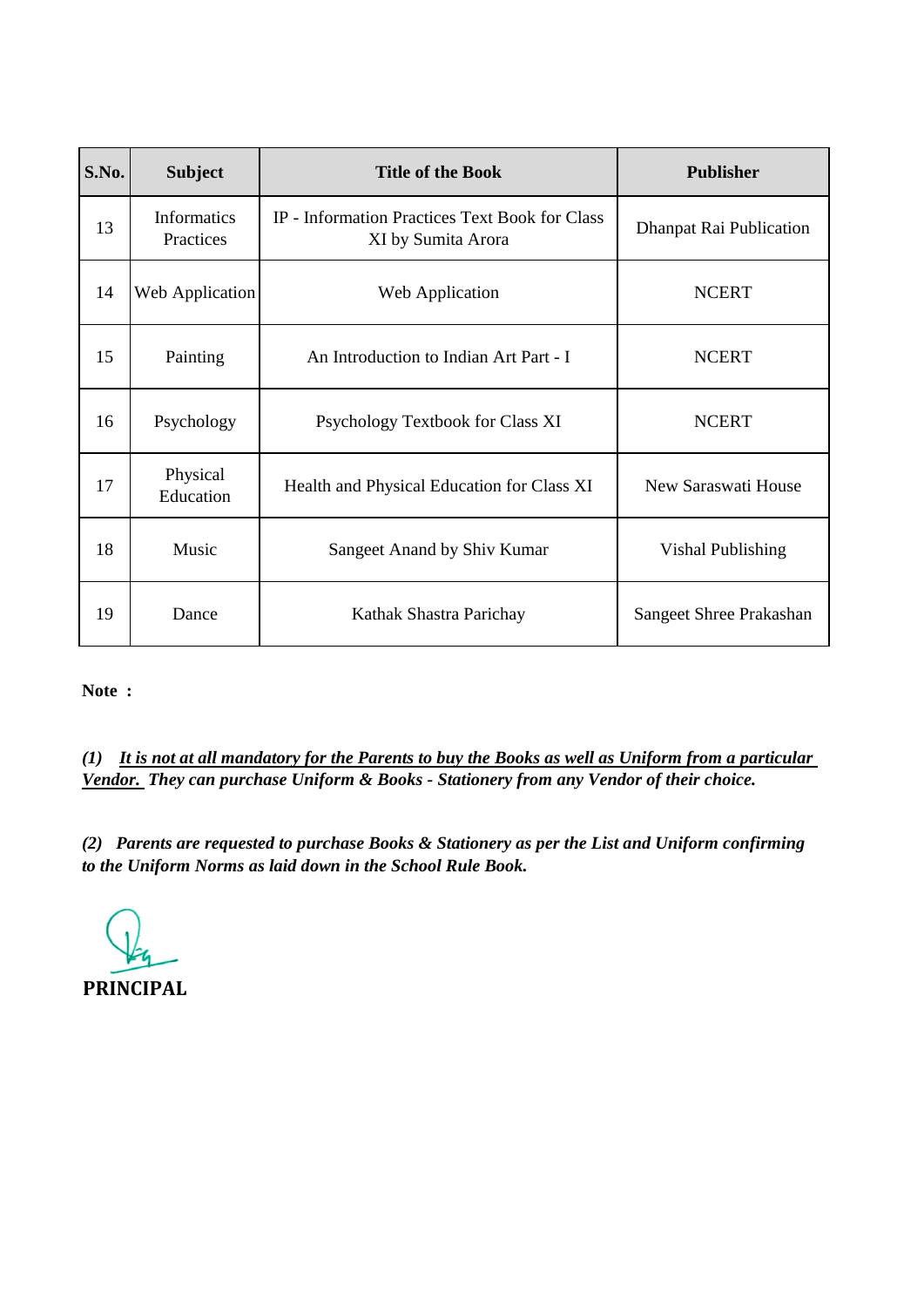



# **CLASS XII**

| S.No.          | <b>Subject</b> | <b>Title of the Book</b>                                   | Publisher                   |
|----------------|----------------|------------------------------------------------------------|-----------------------------|
|                |                | Flamingo - Textbook in English for Class XII               | <b>NCERT</b>                |
| 1              | English        | Vistas - Supplementary Reader in English for Class XII     | <b>NCERT</b>                |
|                |                | Aaroh Part - 2                                             | <b>NCERT</b>                |
| $\overline{2}$ | Hindi          | Vitaan Part - 2                                            | <b>NCERT</b>                |
|                |                | Applied Mathematics Textbook for Class XII                 | <b>NCERT</b>                |
|                | Mathematics    | <b>Mathematics Part-I</b><br><b>Textbook for Class XII</b> | <b>NCERT</b>                |
| 3              |                | Mathematics Part-II<br><b>Textbook for Class XII</b>       | <b>NCERT</b>                |
|                |                | Mathematics Lab Activities with Record Book - Class 12     | Goyal Brothers<br>Prakashan |
| $\overline{4}$ | Physics        | Physics - XII Part - $1 & 2$                               | <b>NCERT</b>                |
|                |                | <b>Comprehensive Practical Physics</b>                     | Laxmi Publication           |
|                | Chemistry      | Chemistry - XII Part - 1 & 2                               | <b>NCERT</b>                |
| 5              |                | <b>Comprehensive Practical Chemistry</b>                   | Laxmi Publication           |
|                |                | Biology - XII Part - 1 & 2                                 | <b>NCERT</b>                |
| 6              | <b>Biology</b> | <b>Comprehensive Practical Biology</b>                     | Laxmi Publication           |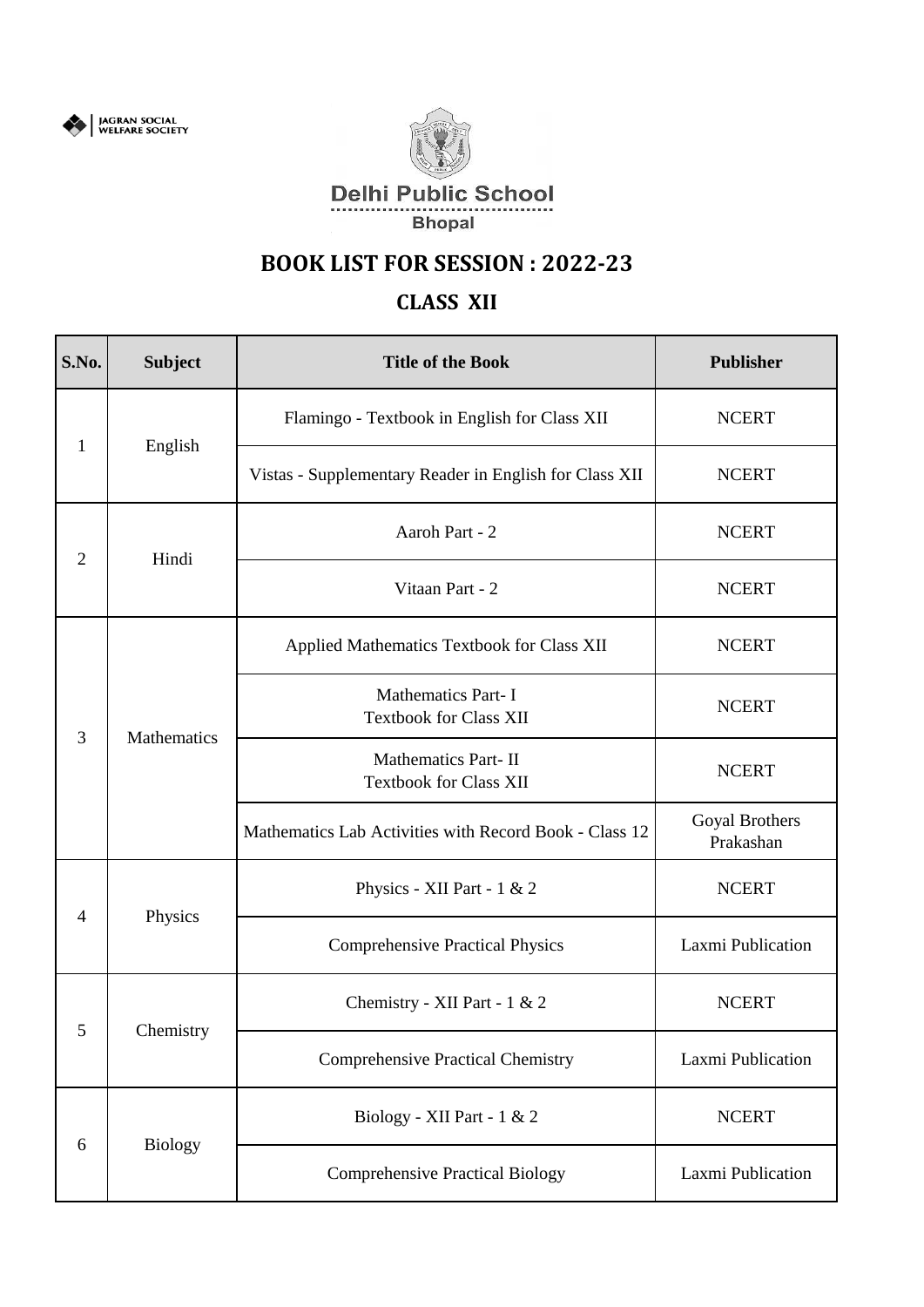| S.No. | <b>Subject</b>                                                                                                                                                                                                                                                                                                                                                                                                                                                                                                                                                                                                                                                                                                                                                                                                                                                                                                                                                                                                                                                                                                                             | <b>Title of the Book</b> | Publisher                          |
|-------|--------------------------------------------------------------------------------------------------------------------------------------------------------------------------------------------------------------------------------------------------------------------------------------------------------------------------------------------------------------------------------------------------------------------------------------------------------------------------------------------------------------------------------------------------------------------------------------------------------------------------------------------------------------------------------------------------------------------------------------------------------------------------------------------------------------------------------------------------------------------------------------------------------------------------------------------------------------------------------------------------------------------------------------------------------------------------------------------------------------------------------------------|--------------------------|------------------------------------|
|       | T.S. Grewal's<br>Analysis of Financial Statement<br>T.S. Grewal's<br>Double Entry Book Keeping<br>Accounting for Not - for - Profit Organisations &<br>Partnership Firms Volume - I<br>Accountancy<br>T.S. Grewal's<br>Double Entry Book Keeping Accounting for Companies<br>Volume - II<br>Accountancy<br><b>Financial Accounting</b><br><b>Textbook for Class XII</b><br>Part - I & II<br><b>Textbook for Class XII</b><br><b>Business Studies Part I</b><br>Principles & Functions of Management<br><b>Textbook for Class XII</b><br><b>Business Studies</b><br><b>Business Studies Part II</b><br>Business Finance & Marketing<br>Business Studies with Case Studies for Class XII<br>Sandeep Garg<br>Sandeep Garg<br><b>Introductory Macro Economics</b><br>For Class XII<br>Indian Economic Development<br><b>Text Book for Class XII</b><br>Sandeep Garg<br>Economics<br>Indian Economic Development<br><b>Text Book for Class XII</b><br><b>Introductory Macro Economics</b><br>Text Book in Economics for Class XII<br>Themes in Indian History - I<br>History<br>Themes in Indian History - II<br>Themes in Indian History - III |                          | <b>Sultan Chand</b><br>Publication |
|       |                                                                                                                                                                                                                                                                                                                                                                                                                                                                                                                                                                                                                                                                                                                                                                                                                                                                                                                                                                                                                                                                                                                                            |                          | <b>Sultan Chand</b><br>Publication |
| 7     |                                                                                                                                                                                                                                                                                                                                                                                                                                                                                                                                                                                                                                                                                                                                                                                                                                                                                                                                                                                                                                                                                                                                            |                          | <b>Sultan Chand</b><br>Publication |
|       |                                                                                                                                                                                                                                                                                                                                                                                                                                                                                                                                                                                                                                                                                                                                                                                                                                                                                                                                                                                                                                                                                                                                            | <b>NCERT</b>             |                                    |
| 8     |                                                                                                                                                                                                                                                                                                                                                                                                                                                                                                                                                                                                                                                                                                                                                                                                                                                                                                                                                                                                                                                                                                                                            |                          | <b>NCERT</b>                       |
|       |                                                                                                                                                                                                                                                                                                                                                                                                                                                                                                                                                                                                                                                                                                                                                                                                                                                                                                                                                                                                                                                                                                                                            |                          | <b>NCERT</b>                       |
|       |                                                                                                                                                                                                                                                                                                                                                                                                                                                                                                                                                                                                                                                                                                                                                                                                                                                                                                                                                                                                                                                                                                                                            |                          | Dhanpat Rai Publication            |
|       |                                                                                                                                                                                                                                                                                                                                                                                                                                                                                                                                                                                                                                                                                                                                                                                                                                                                                                                                                                                                                                                                                                                                            |                          | Dhanpat Rai Publication            |
| 9     |                                                                                                                                                                                                                                                                                                                                                                                                                                                                                                                                                                                                                                                                                                                                                                                                                                                                                                                                                                                                                                                                                                                                            |                          | Dhanpat Rai Publication            |
|       |                                                                                                                                                                                                                                                                                                                                                                                                                                                                                                                                                                                                                                                                                                                                                                                                                                                                                                                                                                                                                                                                                                                                            |                          | <b>NCERT</b>                       |
|       |                                                                                                                                                                                                                                                                                                                                                                                                                                                                                                                                                                                                                                                                                                                                                                                                                                                                                                                                                                                                                                                                                                                                            |                          | <b>NCERT</b>                       |
|       |                                                                                                                                                                                                                                                                                                                                                                                                                                                                                                                                                                                                                                                                                                                                                                                                                                                                                                                                                                                                                                                                                                                                            |                          | <b>NCERT</b>                       |
| 10    |                                                                                                                                                                                                                                                                                                                                                                                                                                                                                                                                                                                                                                                                                                                                                                                                                                                                                                                                                                                                                                                                                                                                            |                          | <b>NCERT</b>                       |
|       |                                                                                                                                                                                                                                                                                                                                                                                                                                                                                                                                                                                                                                                                                                                                                                                                                                                                                                                                                                                                                                                                                                                                            |                          | <b>NCERT</b>                       |